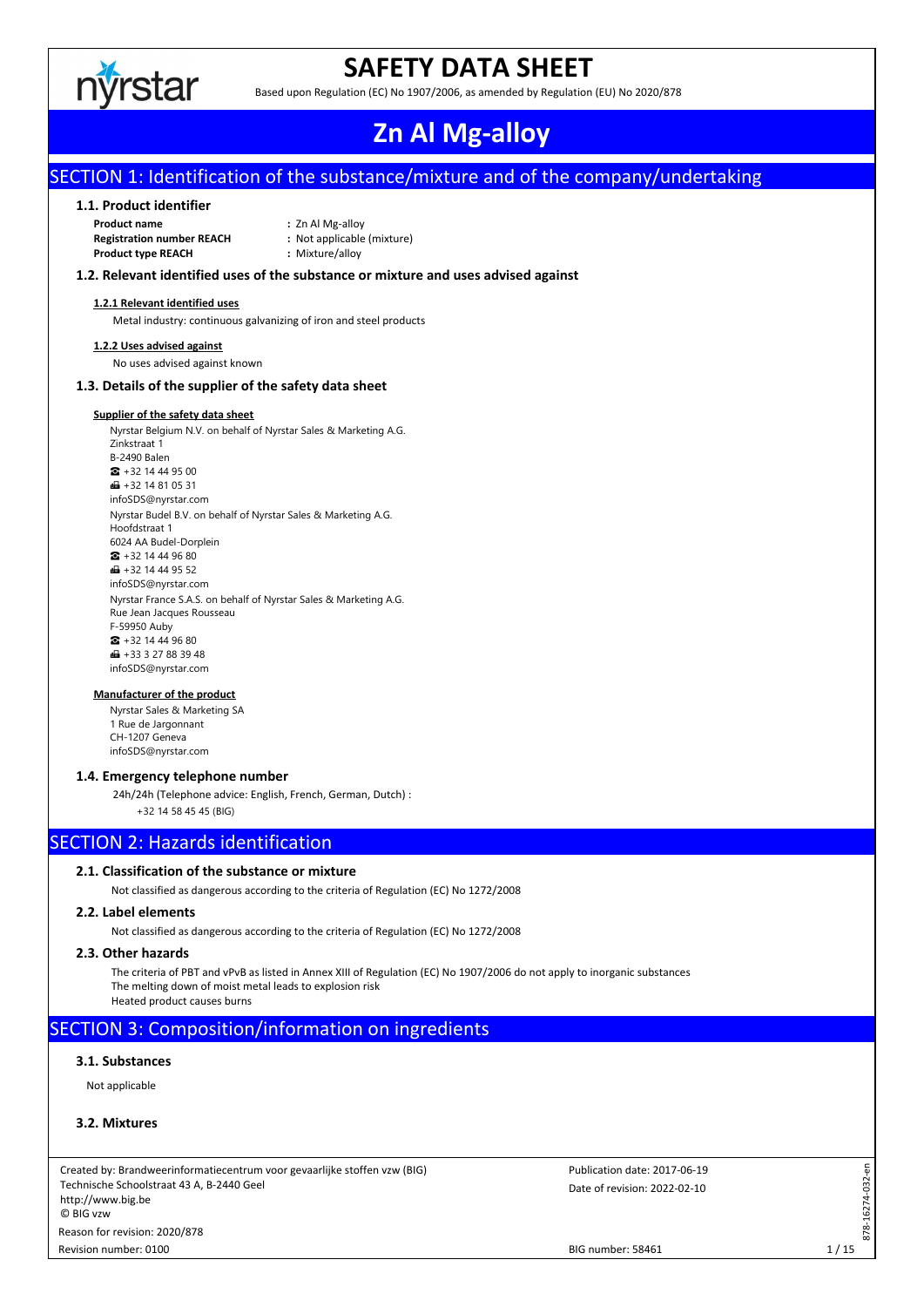| <b>Name</b><br><b>REACH Registration No</b> | <b>CAS No</b><br><b>IEC No</b> | Conc. (C)        | Classification according to CLP                                            | <b>Note</b>     | <b>Remark</b>        | <b>IM-factors and</b><br><b>JATE</b> |
|---------------------------------------------|--------------------------------|------------------|----------------------------------------------------------------------------|-----------------|----------------------|--------------------------------------|
| zinc<br>01-2119467174-37                    | 7440-66-6<br>231-175-3         | 92%<br>l≤C≤98.5% |                                                                            | (2)(10)         | <b>l</b> Constituent |                                      |
| aluminium                                   | 7429-90-5<br>231-072-3         | l1%≤C≤8%         |                                                                            | $\mathsf{I}(2)$ | <b>l</b> Constituent |                                      |
| magnesium, powder or turnings               | 7439-95-4<br>231-104-6         |                  | 0.5%≤C<3% Flam. Sol. 1; H228<br>Water-react. 2; H261<br>Self-heat. 1; H251 | (1)(10)         | <b>l</b> Constituent |                                      |

(1) For H- and EUH-statements in full: see section 16

(2) Substance with a Community workplace exposure limit

(10) Subject to restrictions of Annex XVII of Regulation (EC) No. 1907/2006

# SECTION 4: First aid measures

# **4.1. Description of first aid measures**

**General:**

If you feel unwell, consult a doctor/medical service.

#### **After inhalation:**

After inhalation of fume: Remove victim into fresh air. In case of respiratory problems, consult a doctor/medical service.

#### **After skin contact:**

In case of burns: Wash immediately with plenty of water for 30 minutes or shower. Cut clothing; never remove burnt clothing from the wound. Do not give any pain medication. Consult a doctor/medical service.

# **After eye contact:**

In case of burns: Rinse immediately with plenty of water for 15 minutes. Remove contact lenses, if present and easy to do. Continue rinsing. Consult a doctor/medical service.

### **After ingestion:**

Not applicable.

#### **4.2. Most important symptoms and effects, both acute and delayed**

# **4.2.1 Acute symptoms**

**After inhalation:**

AFTER INHALATION OF DUST: Irritation of the nasal mucous membranes. Dry/sore throat. Coughing. AFTER INHALATION OF FUME: Feeling of weakness. Metal fume fever. Vomiting. Nausea.

**After skin contact:**

IF MELTING: Burns. **After eye contact:** IF MELTING: Burns. **After ingestion:**

# Not applicable.

**4.2.2 Delayed symptoms** No effects known.

**4.3. Indication of any immediate medical attention and special treatment needed**

If applicable and available it will be listed below.

# SECTION 5: Firefighting measures

## **5.1. Extinguishing media**

# **5.1.1 Suitable extinguishing media:**

Small fire: Dry sand, Quick-acting D powder extinguisher.

**5.1.2 Unsuitable extinguishing media:**

Small fire: Quick-acting CO2 extinguisher, Water, Foam, Quick-acting ABC powder extinguisher, Quick-acting BC powder extinguisher. Major fire: Water, Foam.

# **5.2. Special hazards arising from the substance or mixture**

On burning formation of metal oxides (zinc oxide). In molten state: violent to explosive reaction with water (moisture).

# **5.3. Advice for firefighters**

#### **5.3.1 Instructions:**

Dilute toxic gases with water spray. Take account of toxic/corrosive precipitation water. In case of metal bath fire: add metal blocks. When cooling/extinguishing: no water in the substance.

**5.3.2 Special protective equipment for fire-fighters:**

Gloves (EN 374). Protective clothing (EN 14605 or EN 13034). Heat/fire exposure: self-contained breathing apparatus (EN 136 + EN 137).

Reason for revision: 2020/878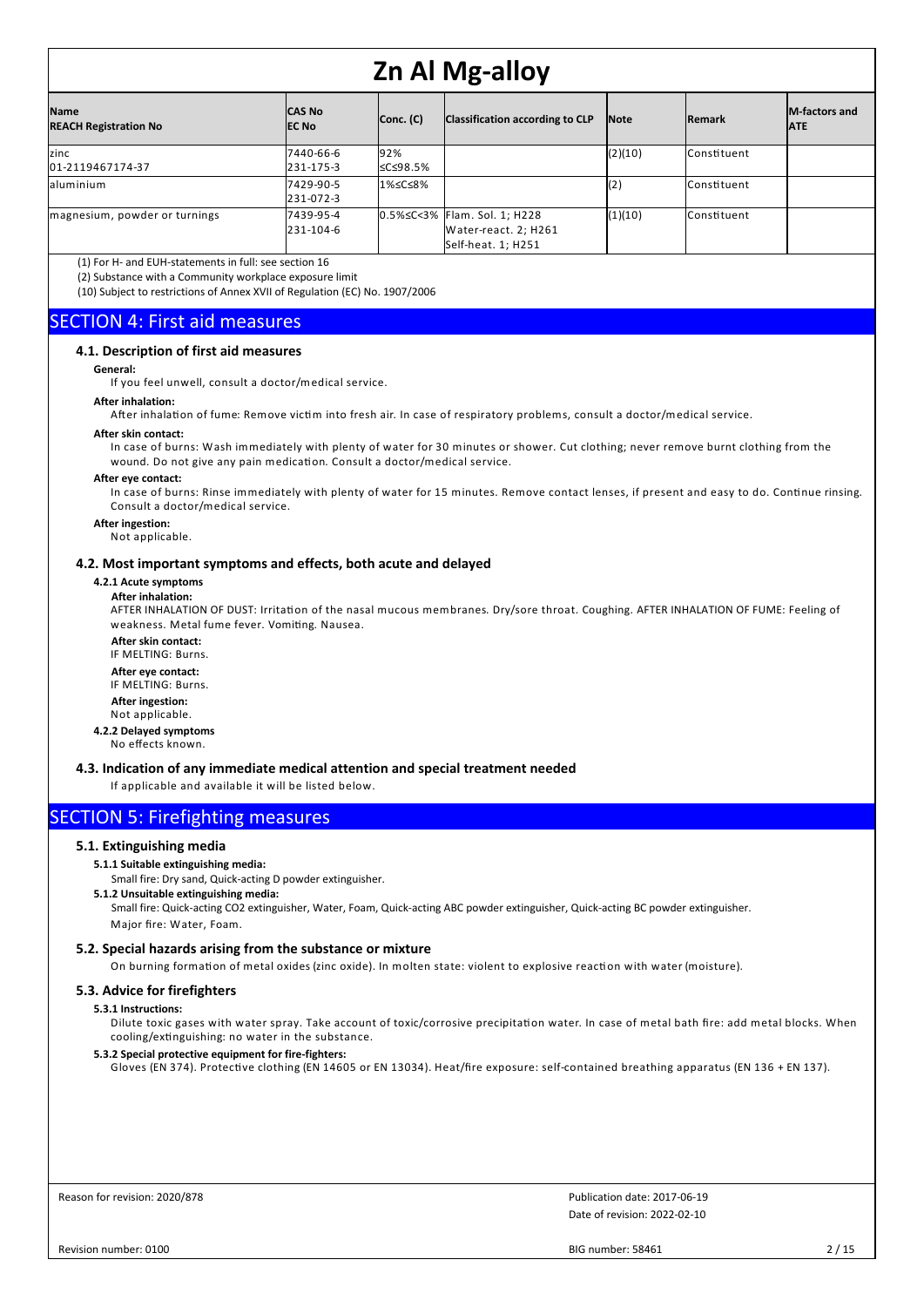# SECTION 6: Accidental release measures

# **6.1. Personal precautions, protective equipment and emergency procedures**

No naked flames.

**6.1.1 Protective equipment for non-emergency personnel**

#### See section 8.2 **6.1.2 Protective equipment for emergency responders**

Gloves (EN 374). Protective clothing (EN 14605 or EN 13034).

Suitable protective clothing

See section 8.2

### **6.2. Environmental precautions**

No data available

# **6.3. Methods and material for containment and cleaning up**

If melted: allow liquid to solidify before taking it up. Pick-up the material. Wash clothing and equipment after handling.

#### **6.4. Reference to other sections**

See section 13.

# **SECTION 7: Handling and storage**

The information in this section is a general description. If applicable and available, exposure scenarios are attached in annex. Always use the relevant exposure scenarios that correspond to your identified use.

#### **7.1. Precautions for safe handling**

Avoid raising dust. Keep away from naked flames/heat. Observe strict hygiene. On (re)melting down: dry and preheat installation before use. Add only dry material to the metal bath.

## **7.2. Conditions for safe storage, including any incompatibilities**

#### **7.2.1 Safe storage requirements:**

Storage temperature: Temperature above dew point. Store in a dry area. Keep at temperature above dew point. Meet the legal requirements.

**7.2.2 Keep away from:**

Heat sources, (strong) acids.

- **7.2.3 Suitable packaging material:**
- No data available
- **7.2.4 Non suitable packaging material:**
- No data available

#### **7.3. Specific end use(s)**

If applicable and available, exposure scenarios are attached in annex. See information supplied by the manufacturer.

# SECTION 8: Exposure controls/personal protection

# **8.1. Control parameters**

# **8.1.1 Occupational exposure**

**a) Occupational exposure limit values**

If lim it values are applicable and available these will be listed below.

# **Belgium**

| Aluminium (métal et composés insolubles, fraction<br>alvéolaire) | Time-weighted average exposure limit 8 h                                              | 1 mg/m <sup>3</sup> |  |  |
|------------------------------------------------------------------|---------------------------------------------------------------------------------------|---------------------|--|--|
| Zinc (oxyde de) (fraction alvéolaire)                            | Time-weighted average exposure limit 8 h                                              | 2 mg/m <sup>3</sup> |  |  |
|                                                                  | Short time value                                                                      | $10 \text{ mg/m}^3$ |  |  |
| France                                                           |                                                                                       |                     |  |  |
| Aluminium (métal)                                                | Time-weighted average exposure limit 8 h (VL: Valeur non<br>réglementaire indicative) | $10 \text{ mg/m}^3$ |  |  |
| Aluminium (pulvérulent)                                          | Time-weighted average exposure limit 8 h (VL: Valeur non<br>réglementaire indicative) | 5 mg/m <sup>3</sup> |  |  |
| Zinc (oxyde de, fumées)                                          | Time-weighted average exposure limit 8 h (VL: Valeur non<br>réglementaire indicative) | 5 mg/m <sup>3</sup> |  |  |
| Zinc (oxyde de, poussières)                                      | Time-weighted average exposure limit 8 h (VL: Valeur non<br>réglementaire indicative) | $10 \text{ mg/m}^3$ |  |  |
| <b>UK</b>                                                        |                                                                                       |                     |  |  |
| Aluminium metal inhalable dust                                   | Time-weighted average exposure limit 8 h (Workplace exposure limit<br>(EH40/2005))    | $10 \text{ mg/m}^3$ |  |  |
| Aluminium metal respirable dust                                  | Time-weighted average exposure limit 8 h (Workplace exposure limit<br>(EH40/2005))    | 4 mg/m <sup>3</sup> |  |  |
| USA (TLV-ACGIH)                                                  |                                                                                       |                     |  |  |
| Reason for revision: 2020/878                                    | Publication date: 2017-06-19                                                          |                     |  |  |
|                                                                  | Date of revision: 2022-02-10                                                          |                     |  |  |

Revision number: 0100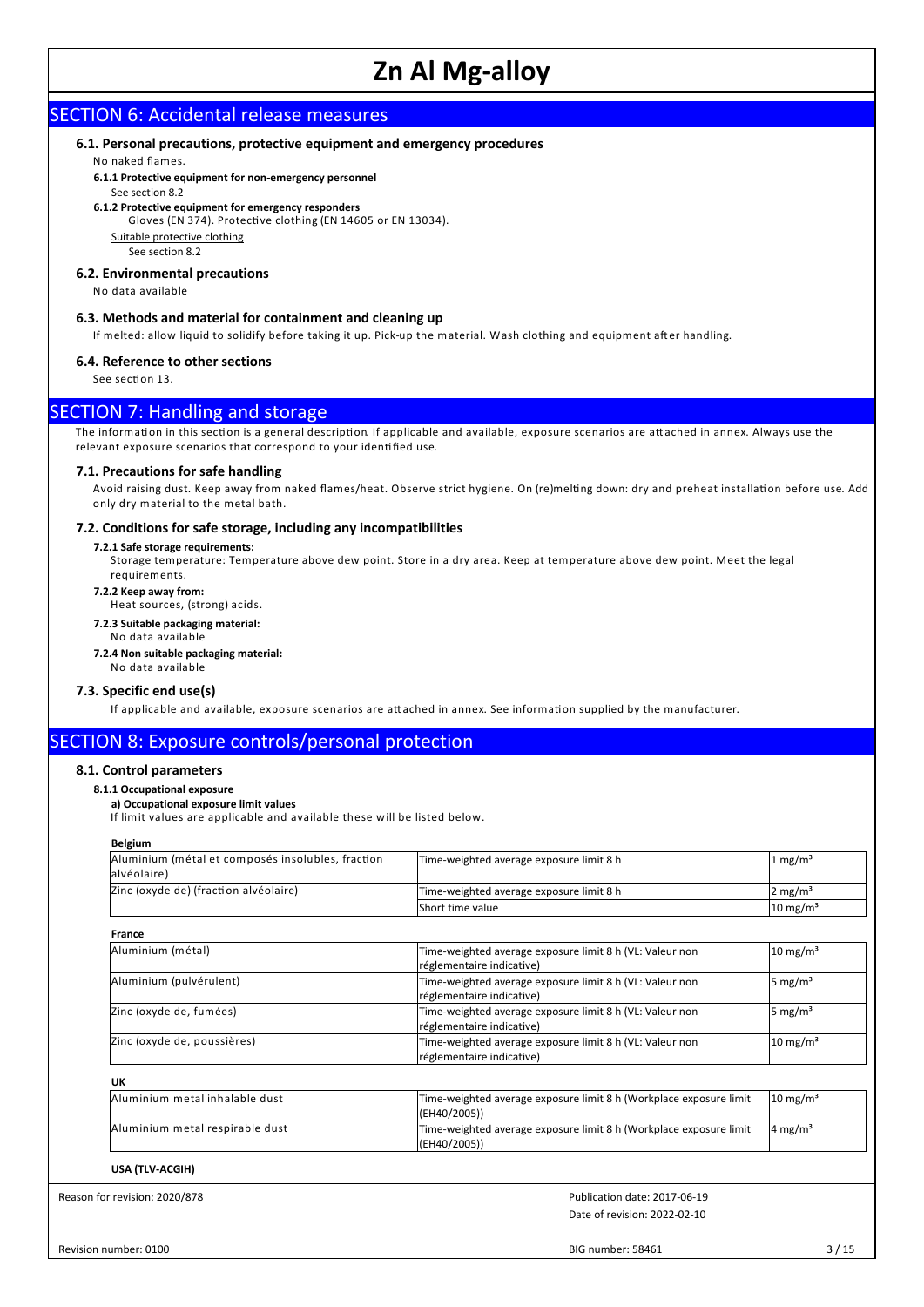| If limit values are applicable and available these will be listed below.<br>mehreren vorangegangenen schichten | Short time value (TLV - Adopted Value)<br>Urin: bei langzeitexposition: am schichtende nach<br><b>Test</b><br><b>NIOSH</b><br><b>NIOSH</b><br><b>NIOSH</b>       | Time-weighted average exposure limit 8 h (TLV - Adopted Value)<br>50 μg/g Kreatinin<br><b>Number</b><br>7013                                                                                                                                                                                                                                                                                                                                                                                                                                                                                                                                                         | 2 mg/m <sup>3</sup> (R)<br>$10 \text{ mg/m}^3$ (R)                                                                                                                                    |
|----------------------------------------------------------------------------------------------------------------|------------------------------------------------------------------------------------------------------------------------------------------------------------------|----------------------------------------------------------------------------------------------------------------------------------------------------------------------------------------------------------------------------------------------------------------------------------------------------------------------------------------------------------------------------------------------------------------------------------------------------------------------------------------------------------------------------------------------------------------------------------------------------------------------------------------------------------------------|---------------------------------------------------------------------------------------------------------------------------------------------------------------------------------------|
|                                                                                                                |                                                                                                                                                                  |                                                                                                                                                                                                                                                                                                                                                                                                                                                                                                                                                                                                                                                                      |                                                                                                                                                                                       |
|                                                                                                                |                                                                                                                                                                  |                                                                                                                                                                                                                                                                                                                                                                                                                                                                                                                                                                                                                                                                      |                                                                                                                                                                                       |
|                                                                                                                |                                                                                                                                                                  |                                                                                                                                                                                                                                                                                                                                                                                                                                                                                                                                                                                                                                                                      |                                                                                                                                                                                       |
|                                                                                                                |                                                                                                                                                                  |                                                                                                                                                                                                                                                                                                                                                                                                                                                                                                                                                                                                                                                                      |                                                                                                                                                                                       |
|                                                                                                                |                                                                                                                                                                  |                                                                                                                                                                                                                                                                                                                                                                                                                                                                                                                                                                                                                                                                      |                                                                                                                                                                                       |
|                                                                                                                |                                                                                                                                                                  |                                                                                                                                                                                                                                                                                                                                                                                                                                                                                                                                                                                                                                                                      |                                                                                                                                                                                       |
|                                                                                                                |                                                                                                                                                                  | 7302                                                                                                                                                                                                                                                                                                                                                                                                                                                                                                                                                                                                                                                                 |                                                                                                                                                                                       |
|                                                                                                                |                                                                                                                                                                  | 7304                                                                                                                                                                                                                                                                                                                                                                                                                                                                                                                                                                                                                                                                 |                                                                                                                                                                                       |
|                                                                                                                | <b>NIOSH</b>                                                                                                                                                     | 7306                                                                                                                                                                                                                                                                                                                                                                                                                                                                                                                                                                                                                                                                 |                                                                                                                                                                                       |
|                                                                                                                | <b>NIOSH</b>                                                                                                                                                     | 8310                                                                                                                                                                                                                                                                                                                                                                                                                                                                                                                                                                                                                                                                 |                                                                                                                                                                                       |
|                                                                                                                | <b>NIOSH</b>                                                                                                                                                     | 7300                                                                                                                                                                                                                                                                                                                                                                                                                                                                                                                                                                                                                                                                 |                                                                                                                                                                                       |
|                                                                                                                | <b>NIOSH</b>                                                                                                                                                     | 7301                                                                                                                                                                                                                                                                                                                                                                                                                                                                                                                                                                                                                                                                 |                                                                                                                                                                                       |
| Aluminum (Elements, hot block/HCl/HNO3 digestion)                                                              | <b>NIOSH</b>                                                                                                                                                     | 7303                                                                                                                                                                                                                                                                                                                                                                                                                                                                                                                                                                                                                                                                 |                                                                                                                                                                                       |
|                                                                                                                | <b>OSHA</b><br><b>NIOSH</b>                                                                                                                                      | ID121<br>7300                                                                                                                                                                                                                                                                                                                                                                                                                                                                                                                                                                                                                                                        |                                                                                                                                                                                       |
|                                                                                                                | <b>NIOSH</b>                                                                                                                                                     | 7301                                                                                                                                                                                                                                                                                                                                                                                                                                                                                                                                                                                                                                                                 |                                                                                                                                                                                       |
|                                                                                                                | <b>NIOSH</b>                                                                                                                                                     | 7303                                                                                                                                                                                                                                                                                                                                                                                                                                                                                                                                                                                                                                                                 |                                                                                                                                                                                       |
|                                                                                                                | <b>NIOSH</b>                                                                                                                                                     | 7306                                                                                                                                                                                                                                                                                                                                                                                                                                                                                                                                                                                                                                                                 |                                                                                                                                                                                       |
|                                                                                                                | <b>NIOSH</b>                                                                                                                                                     | 8005                                                                                                                                                                                                                                                                                                                                                                                                                                                                                                                                                                                                                                                                 |                                                                                                                                                                                       |
|                                                                                                                | <b>OSHA</b>                                                                                                                                                      | ID 121                                                                                                                                                                                                                                                                                                                                                                                                                                                                                                                                                                                                                                                               |                                                                                                                                                                                       |
|                                                                                                                |                                                                                                                                                                  |                                                                                                                                                                                                                                                                                                                                                                                                                                                                                                                                                                                                                                                                      |                                                                                                                                                                                       |
|                                                                                                                |                                                                                                                                                                  |                                                                                                                                                                                                                                                                                                                                                                                                                                                                                                                                                                                                                                                                      |                                                                                                                                                                                       |
|                                                                                                                |                                                                                                                                                                  |                                                                                                                                                                                                                                                                                                                                                                                                                                                                                                                                                                                                                                                                      |                                                                                                                                                                                       |
|                                                                                                                |                                                                                                                                                                  |                                                                                                                                                                                                                                                                                                                                                                                                                                                                                                                                                                                                                                                                      |                                                                                                                                                                                       |
|                                                                                                                | <b>NIOSH</b>                                                                                                                                                     | 8005                                                                                                                                                                                                                                                                                                                                                                                                                                                                                                                                                                                                                                                                 |                                                                                                                                                                                       |
|                                                                                                                | <b>NIOSH</b>                                                                                                                                                     | 8310                                                                                                                                                                                                                                                                                                                                                                                                                                                                                                                                                                                                                                                                 |                                                                                                                                                                                       |
|                                                                                                                | <b>NIOSH</b>                                                                                                                                                     | 7030                                                                                                                                                                                                                                                                                                                                                                                                                                                                                                                                                                                                                                                                 |                                                                                                                                                                                       |
|                                                                                                                | <b>NIOSH</b>                                                                                                                                                     | 7502                                                                                                                                                                                                                                                                                                                                                                                                                                                                                                                                                                                                                                                                 |                                                                                                                                                                                       |
|                                                                                                                | <b>OSHA</b>                                                                                                                                                      | ID 121                                                                                                                                                                                                                                                                                                                                                                                                                                                                                                                                                                                                                                                               |                                                                                                                                                                                       |
|                                                                                                                |                                                                                                                                                                  |                                                                                                                                                                                                                                                                                                                                                                                                                                                                                                                                                                                                                                                                      |                                                                                                                                                                                       |
|                                                                                                                |                                                                                                                                                                  |                                                                                                                                                                                                                                                                                                                                                                                                                                                                                                                                                                                                                                                                      |                                                                                                                                                                                       |
|                                                                                                                |                                                                                                                                                                  |                                                                                                                                                                                                                                                                                                                                                                                                                                                                                                                                                                                                                                                                      |                                                                                                                                                                                       |
|                                                                                                                |                                                                                                                                                                  | ID 121                                                                                                                                                                                                                                                                                                                                                                                                                                                                                                                                                                                                                                                               |                                                                                                                                                                                       |
|                                                                                                                | <b>OSHA</b>                                                                                                                                                      | ID 125G                                                                                                                                                                                                                                                                                                                                                                                                                                                                                                                                                                                                                                                              |                                                                                                                                                                                       |
|                                                                                                                |                                                                                                                                                                  |                                                                                                                                                                                                                                                                                                                                                                                                                                                                                                                                                                                                                                                                      | Remark                                                                                                                                                                                |
|                                                                                                                |                                                                                                                                                                  | 83 mg/kg bw/day                                                                                                                                                                                                                                                                                                                                                                                                                                                                                                                                                                                                                                                      |                                                                                                                                                                                       |
|                                                                                                                |                                                                                                                                                                  | 5 mg/m <sup>3</sup>                                                                                                                                                                                                                                                                                                                                                                                                                                                                                                                                                                                                                                                  |                                                                                                                                                                                       |
|                                                                                                                |                                                                                                                                                                  |                                                                                                                                                                                                                                                                                                                                                                                                                                                                                                                                                                                                                                                                      |                                                                                                                                                                                       |
|                                                                                                                |                                                                                                                                                                  |                                                                                                                                                                                                                                                                                                                                                                                                                                                                                                                                                                                                                                                                      | Remark                                                                                                                                                                                |
|                                                                                                                |                                                                                                                                                                  |                                                                                                                                                                                                                                                                                                                                                                                                                                                                                                                                                                                                                                                                      |                                                                                                                                                                                       |
|                                                                                                                |                                                                                                                                                                  |                                                                                                                                                                                                                                                                                                                                                                                                                                                                                                                                                                                                                                                                      | Remark                                                                                                                                                                                |
|                                                                                                                |                                                                                                                                                                  | $10 \text{ mg/m}^3$                                                                                                                                                                                                                                                                                                                                                                                                                                                                                                                                                                                                                                                  |                                                                                                                                                                                       |
|                                                                                                                |                                                                                                                                                                  |                                                                                                                                                                                                                                                                                                                                                                                                                                                                                                                                                                                                                                                                      |                                                                                                                                                                                       |
|                                                                                                                |                                                                                                                                                                  | Value                                                                                                                                                                                                                                                                                                                                                                                                                                                                                                                                                                                                                                                                | Remark                                                                                                                                                                                |
|                                                                                                                |                                                                                                                                                                  | 0.83 mg/kg bw/day                                                                                                                                                                                                                                                                                                                                                                                                                                                                                                                                                                                                                                                    |                                                                                                                                                                                       |
|                                                                                                                |                                                                                                                                                                  | 83 mg/kg bw/day                                                                                                                                                                                                                                                                                                                                                                                                                                                                                                                                                                                                                                                      |                                                                                                                                                                                       |
|                                                                                                                |                                                                                                                                                                  |                                                                                                                                                                                                                                                                                                                                                                                                                                                                                                                                                                                                                                                                      |                                                                                                                                                                                       |
|                                                                                                                |                                                                                                                                                                  |                                                                                                                                                                                                                                                                                                                                                                                                                                                                                                                                                                                                                                                                      | Remark                                                                                                                                                                                |
|                                                                                                                |                                                                                                                                                                  |                                                                                                                                                                                                                                                                                                                                                                                                                                                                                                                                                                                                                                                                      |                                                                                                                                                                                       |
|                                                                                                                |                                                                                                                                                                  | 3.6 mg/kg bw/day                                                                                                                                                                                                                                                                                                                                                                                                                                                                                                                                                                                                                                                     |                                                                                                                                                                                       |
|                                                                                                                |                                                                                                                                                                  |                                                                                                                                                                                                                                                                                                                                                                                                                                                                                                                                                                                                                                                                      |                                                                                                                                                                                       |
| Magnesium (Elements, aqua regia ashing)                                                                        | Magnesium (Elements, hot block/HCl/HNO3 digestion)<br>Zinc (Elements, hot block/HCl/HNO3 digestion)<br><b>Type</b><br>Type<br>Type<br><b>Type</b><br><b>Type</b> | <b>NIOSH</b><br><b>NIOSH</b><br><b>NIOSH</b><br><b>NIOSH</b><br><b>NIOSH</b><br><b>OSHA</b><br><b>NIOSH</b><br><b>OSHA</b><br>OSHA<br>OSHA<br>8.1.3 Applicable limit values when using the substance or mixture as intended<br>If limit values are applicable and available these will be listed below.<br>Long-term systemic effects dermal<br>Long-term systemic effects inhalation<br>Long-term systemic effects inhalation<br>Long-term systemic effects inhalation<br>Long-term systemic effects oral<br>Long-term systemic effects dermal<br>Long-term systemic effects inhalation<br>Long-term systemic effects inhalation<br>Long-term systemic effects oral | 7030<br>9102<br>7300<br>7301<br>7303<br>ID 143<br>7030<br>1006<br>ID 105<br>Value<br>Value<br>3.72 mg/m <sup>3</sup><br>Value<br>$2.5 \text{ mg/m}^3$<br>Value<br>$10 \text{ mg/m}^3$ |

Revision number: 0100

BIG number: 58461 4/15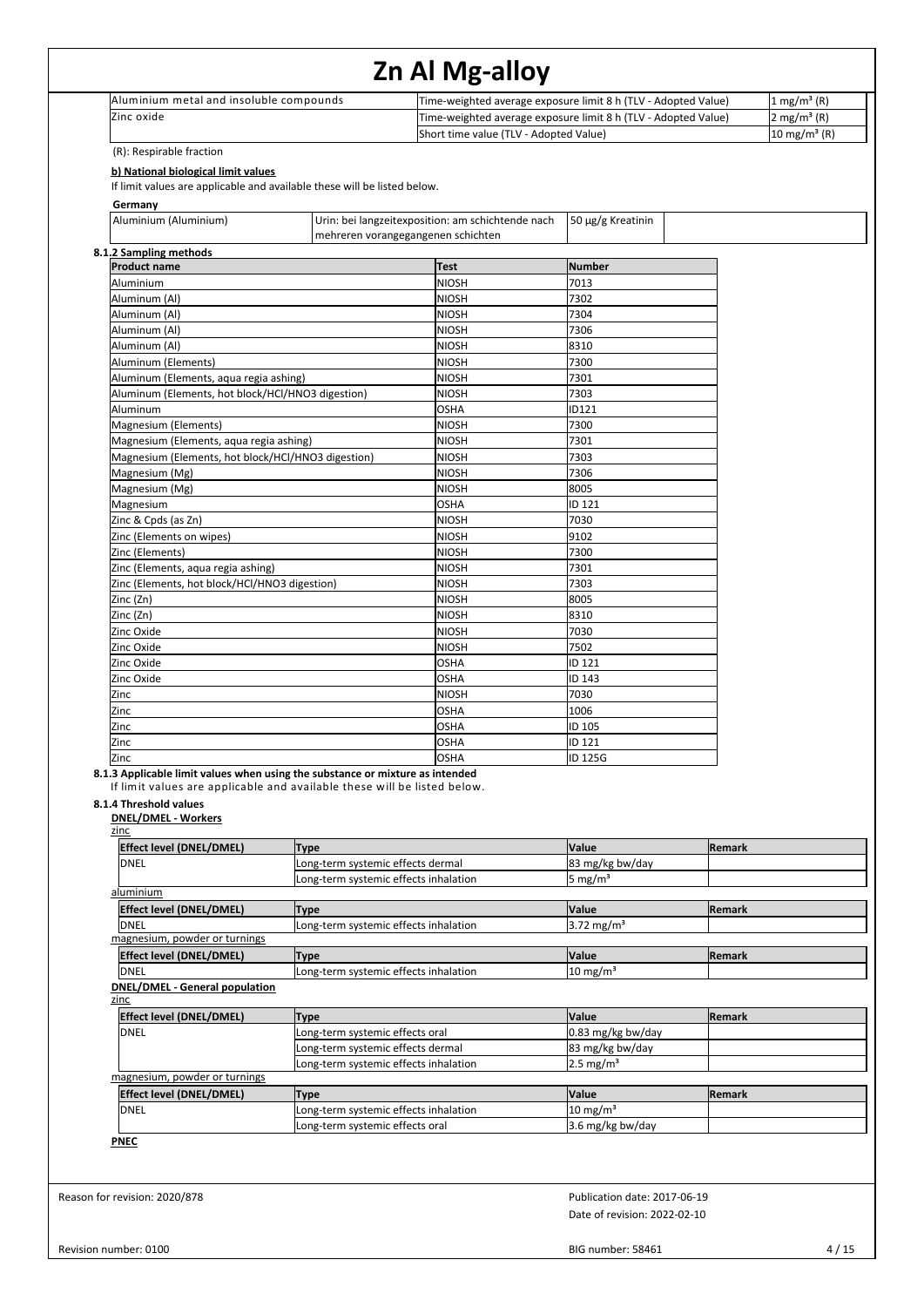| zinc                                |                         |               |  |
|-------------------------------------|-------------------------|---------------|--|
|                                     |                         |               |  |
| <b>Compartments</b>                 | <b>Value</b>            | Remark        |  |
| Fresh water                         | $20.6 \,\mu g/l$        |               |  |
| Marine water                        | $6.1 \,\mu g/l$         |               |  |
| <b>STP</b>                          | $100 \mu g/l$           |               |  |
| Fresh water sediment                | 117.8 mg/kg sediment dw |               |  |
| Marine water sediment               | 56.5 mg/kg sediment dw  |               |  |
| Soil                                | 35.6 mg/kg soil dw      |               |  |
| aluminium                           |                         |               |  |
| <b>Compartments</b>                 | <b>Value</b>            | <b>Remark</b> |  |
| Fresh water                         | 74.9 µg/l               |               |  |
| <b>STP</b>                          | 20 mg/l                 |               |  |
| magnesium, powder or turnings       |                         |               |  |
| <b>Compartments</b>                 | <b>Value</b>            | Remark        |  |
| Fresh water                         | $0.41$ mg/l             |               |  |
| Fresh water (intermittent releases) | $1.4$ mg/l              |               |  |
| Marine water                        | $0.41$ mg/l             |               |  |
| <b>STP</b>                          | 10.8 mg/l               |               |  |
| Fresh water sediment                | 268 mg/kg sediment dw   |               |  |
| Marine water sediment               | 268 mg/kg sediment dw   |               |  |
| Soil                                | 268 mg/kg soil dw       |               |  |

## **8.1.5 Control banding**

If applicable and available it will be listed below.

#### **8.2. Exposure controls**

The information in this section is a general description. If applicable and available, exposure scenarios are attached in annex. Always use the relevant exposure scenarios that correspond to your identified use.

#### **8.2.1 Appropriate engineering controls**

Avoid raising dust. Keep away from naked flames/heat. Measure the concentration in the air regularly. Carry operations in the open/under local exhaust/ventilation or with respiratory protection.

# **8.2.2 Individual protection measures, such as personal protective equipment**

Observe strict hygiene. Do not eat, drink or smoke during work.

# a) Respiratory protection:

Dust production: dust mask with filter type P2.

b) Hand protection:

Protective gloves against chemicals (EN 374), On heating: heat insulating gloves (EN 407).

| <b>Materials</b> | l Remark        |
|------------------|-----------------|
| leather          | Good resistance |

### c) Eye protection:

On (re)melting down: face shield.

#### d) Skin protection:

Protective clothing (EN 14605 or EN 13034). On (re)melting down: heatproof clothing (EN 11612). Protective clothing against molten metal splash (EN 9185). Protective clothing for workers exposed to heat (EN 11612). Safety shoes type S3.

**8.2.3 Environmental exposure controls:**

See sections 6.2, 6.3 and 13

# SECTION 9: Physical and chemical properties

# **9.1. Information on basic physical and chemical properties**

| Physical form             | Solid                                              |  |  |  |  |  |
|---------------------------|----------------------------------------------------|--|--|--|--|--|
|                           | <b>Metal</b>                                       |  |  |  |  |  |
|                           | Physical state depending on the production process |  |  |  |  |  |
| Odour                     | Odourless                                          |  |  |  |  |  |
| Odour threshold           | Not applicable                                     |  |  |  |  |  |
| Colour                    | Grey                                               |  |  |  |  |  |
| Particle size             | No data available (test not performed)             |  |  |  |  |  |
| <b>Explosion limits</b>   | No data available (test not performed)             |  |  |  |  |  |
| Flammability              | Not classified as flammable                        |  |  |  |  |  |
| Log Kow                   | Not applicable (mixture)                           |  |  |  |  |  |
| Dynamic viscosity         | No data available (test not performed)             |  |  |  |  |  |
| Kinematic viscosity       | No data available (test not performed)             |  |  |  |  |  |
| Melting point             | 375 °C - 485 °C                                    |  |  |  |  |  |
| <b>Boiling point</b>      | 900 °C - 910 °C                                    |  |  |  |  |  |
| Relative vapour density   | Not applicable (solid)                             |  |  |  |  |  |
| Vapour pressure           | No data available (test not performed)             |  |  |  |  |  |
| Solubility                | Water; insoluble                                   |  |  |  |  |  |
| Relative density          | 4.00 - 7.00                                        |  |  |  |  |  |
| Absolute density          | 4000 kg/m <sup>3</sup> - 7000 kg/m <sup>3</sup>    |  |  |  |  |  |
| Decomposition temperature | No data available (test not performed)             |  |  |  |  |  |

Reason for revision: 2020/878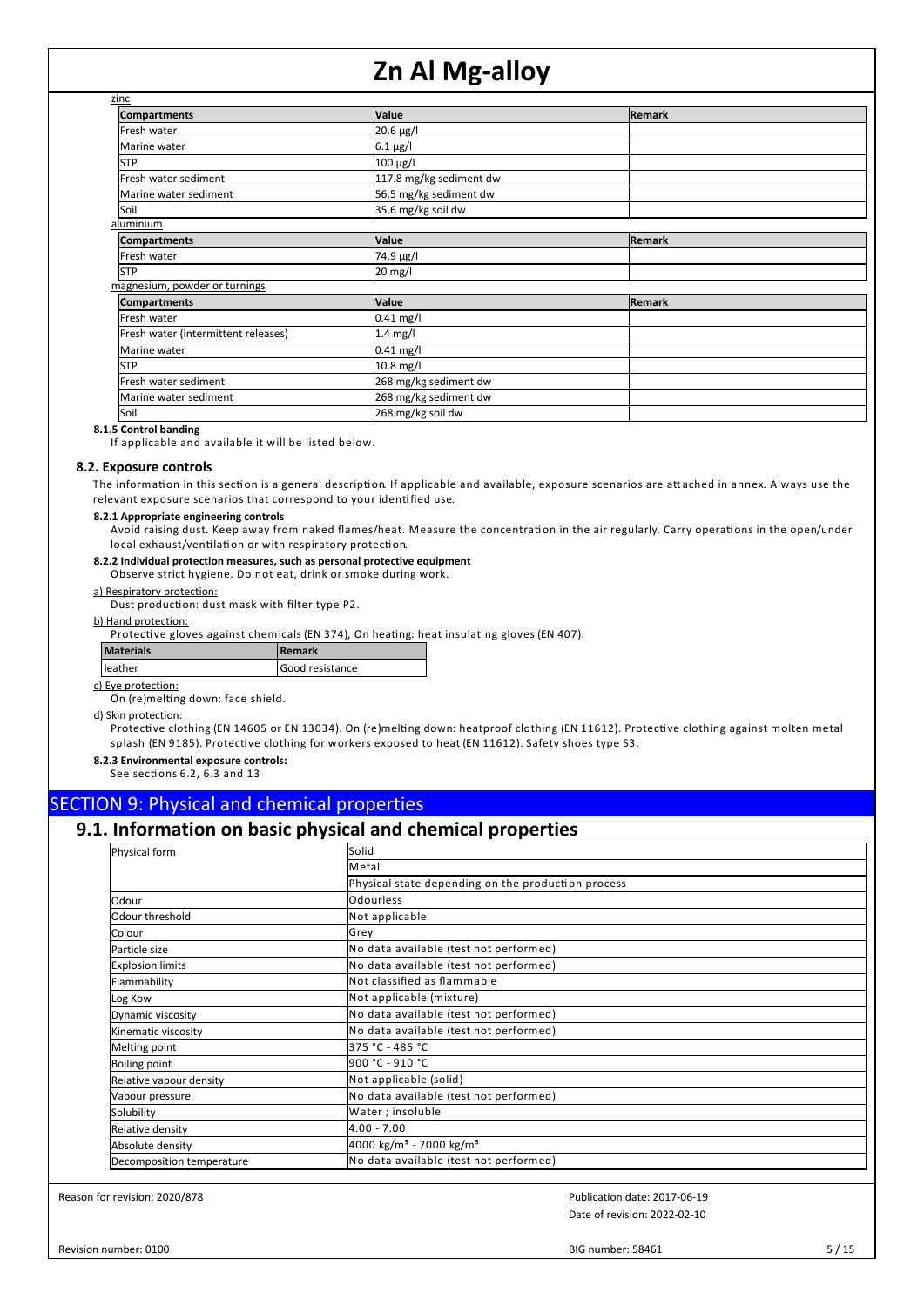| Auto-ignition temperature | No data available (test not performed) |
|---------------------------|----------------------------------------|
| Flash point               | Not applicable (solid)                 |
| p⊦                        | Not applicable (non-soluble in water)  |

# **9.2. Other information**

No data available

# SECTION 10: Stability and reactivity

# **10.1. Reactivity**

No data available.

# **10.2. Chemical stability**

Stable under normal conditions.

## **10.3. Possibility of hazardous reactions**

In molten state: violent to explosive reaction with water (moisture). Oxidizes slowly in moist air.

# **10.4. Conditions to avoid**

### **Precautionary measures**

Avoid raising dust. Keep away from naked flames/heat.

## **10.5. Incompatible materials**

(strong) acids.

#### **10.6. Hazardous decomposition products**

Reacts with (some) acids: release of highly flammable gases/vapours (hydrogen). On burning formation of metal oxides (zinc oxide).

# SECTION 11: Toxicological information

# **11.1. Information on hazard classes as defined in Regulation (EC) No 1272/2008**

**11.1.1 Test results**

#### **Acute toxicity**

#### Zn Al Mg-alloy

No (test)data on the mixture available

| zinc |                                   |                   |                                  |               |                                    |                |                                      |               |
|------|-----------------------------------|-------------------|----------------------------------|---------------|------------------------------------|----------------|--------------------------------------|---------------|
|      | <b>Route of exposure</b>          | <b>IParameter</b> | <b>Method</b>                    | <b>Value</b>  | <b>Exposure time</b>               | <b>Species</b> | <b>Value</b><br><i>determination</i> | <b>Remark</b> |
|      | Oral                              | LD <sub>50</sub>  | l Eauivalent to OECD<br>401      | 2000 mg/kg bw |                                    | lRat           | <b>Experimental value</b>            |               |
|      | Dermal                            | LD <sub>50</sub>  | <b>Equivalent to OECD</b><br>402 | 2000 mg/kg bw | 24 weeks (daily, 5<br>days / week) | <b>IRat</b>    | Read-across                          |               |
|      | Inhalation                        | LC50              | Equivalent to OECD<br>403        | l > 5.41 mg/l | 4 weeks (daily, 5<br>days / week)  | Rat            | <b>Experimental value</b>            |               |
|      | Inhalation (ZnO,<br>metal oxides) | LC50              | Equivalent to OECD<br>403        | $> 5.7$ mg/l  | 4 weeks (daily, 5<br>days / week)  | Rat            | <b>Experimental value</b>            |               |

aluminium

| <b>Route of exposure</b> | <b>IParameter</b> | <b>Method</b>                                               | <b>Value</b> | <b>Exposure time</b> | Species                   | <b>Value</b>              | <b>Remark</b> |  |
|--------------------------|-------------------|-------------------------------------------------------------|--------------|----------------------|---------------------------|---------------------------|---------------|--|
|                          |                   |                                                             |              |                      |                           | <b>determination</b>      |               |  |
| Oral                     | LD <sub>50</sub>  | Equivalent to OECD $\vert$ > 15900 mg/kg bw<br>401          |              |                      | $Rat$ (male /<br>lfemale) | Read-across               |               |  |
| Dermal                   |                   |                                                             |              |                      |                           | Data waiving              |               |  |
| Inhalation (aerosol)     | ILC50             | Equivalent to OECD $\geq$ 888 mg/m <sup>3</sup> air<br>1403 |              | 4 h                  | Rat (male)                | <b>Experimental value</b> |               |  |

magnesium, powder or turnings

| <b>Route of exposure</b> | Parameter Method |           | <b>Value</b>    | <b>Exposure time</b> | <b>Species</b> | <b>Value</b>         | <b>IRemark</b> |
|--------------------------|------------------|-----------|-----------------|----------------------|----------------|----------------------|----------------|
|                          |                  |           |                 |                      |                | <b>determination</b> |                |
| Oral                     | LD <sub>50</sub> | LOECD 423 | > 2000 mg/kg bw |                      | Rat (female)   | Read-across          |                |
| l Dermal                 |                  |           |                 |                      |                | Data waiving         |                |
| Inhalation               |                  |           |                 |                      |                | Data waiving         |                |

# **Conclusion**

Not classified for acute toxicity

#### **Corrosion/irritation**

# Zn Al Mg-allov

No (test)data on the mixture available

Reason for revision: 2020/878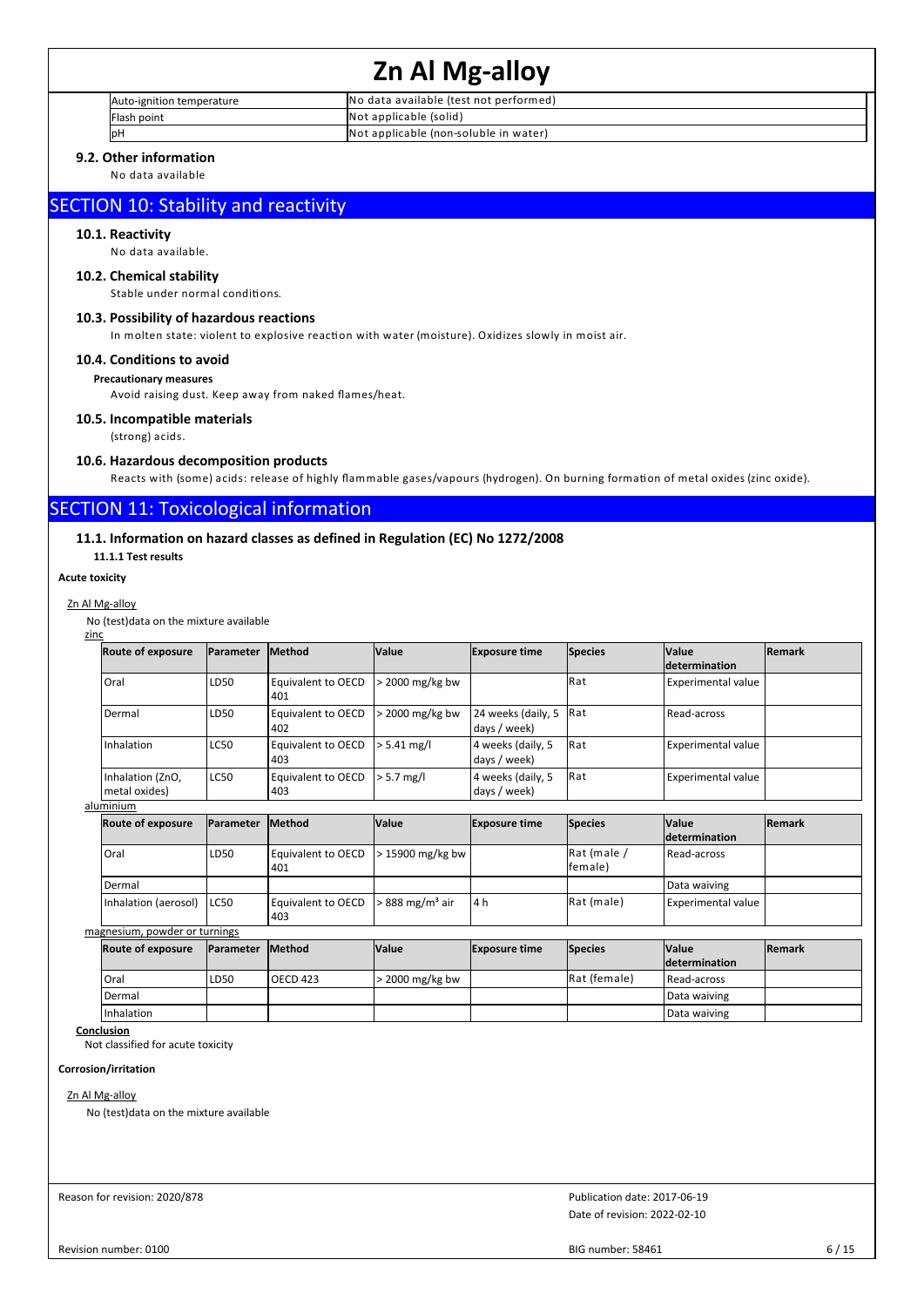| zinc                              |                          |                                  |                      |                             |                                  |                        |                                     |
|-----------------------------------|--------------------------|----------------------------------|----------------------|-----------------------------|----------------------------------|------------------------|-------------------------------------|
| <b>Route of exposure</b>          | Result                   | <b>Method</b>                    | <b>Exposure time</b> | Time point                  | <b>Species</b>                   | Value<br>determination | Remark                              |
| Eye                               | Moderately<br>irritating | Equivalent to<br><b>OECD 405</b> |                      |                             | Rabbit                           | Experimental<br>value  |                                     |
| Eye                               | Not irritating           | Equivalent to<br><b>OECD 405</b> |                      |                             | Rabbit                           | Experimental<br>value  |                                     |
| Dermal                            | Not irritating           | Equivalent to<br><b>OECD 404</b> |                      |                             | Rabbit                           | Weight of<br>evidence  |                                     |
| Dermal (ZnO,<br>metal oxides)     | Not irritating           | Equivalent to<br><b>OECD 404</b> |                      |                             | Guinea pig                       | Read-across            |                                     |
| Dermal                            | Not irritating           | Human<br>observation             |                      |                             | Human                            | Read-across            |                                     |
| Dermal (ZnO,<br>metal oxides)     | Not irritating           | Human<br>observation             |                      |                             | Human                            | Literature study       |                                     |
| Inhalation (ZnO,<br>metal oxides) | Not irritating           |                                  |                      |                             |                                  | Literature study       |                                     |
| aluminium                         |                          |                                  |                      |                             |                                  |                        |                                     |
| Route of exposure                 | Result                   | <b>Method</b>                    | <b>Exposure time</b> | Time point                  | Species                          | Value<br>determination | Remark                              |
| Eye                               | Not irritating           | Other                            |                      | 1; 24; 48; 72; 168<br>hours | Rabbit                           | Read-across            | Single treatment<br>without rinsing |
| Skin                              | Not irritating           | Equivalent to<br><b>OECD 404</b> | 24h                  | 24; 48; 72 hours            | Rabbit                           | Read-across            |                                     |
| magnesium, powder or turnings     |                          |                                  |                      |                             |                                  |                        |                                     |
| Route of exposure Result          |                          | <b>Method</b>                    | <b>Exposure time</b> | Time point                  | <b>Species</b>                   | Value<br>determination | Remark                              |
| Eye                               | Not irritating           | <b>OECD 405</b>                  |                      | 1; 24; 48; 72 hours Rabbit  |                                  | Read-across            |                                     |
| Not applicable (in<br>vitro test) | Not irritating           | RHE-model test                   | 15 minutes           |                             | Reconstructed<br>human epidermis | Read-across            |                                     |

**Conclusion**

Not classified as irritating to the skin

Not classified as irritating to the eyes

Not classified as irritating to the respiratory system

# **Respiratory or skin sensitisation**

#### Zn Al Mg-alloy

No (test)data on the mixture available zinc

| Route of exposure Result      |          | <b>Method</b>                   | <b>Exposure time</b> | <b>Observation time</b> Species<br>point |            | Value determination Remark         |  |
|-------------------------------|----------|---------------------------------|----------------------|------------------------------------------|------------|------------------------------------|--|
| Dermal                        | Negative | Equivalent to OECD<br>429،      |                      |                                          | l Mouse    | Read-across                        |  |
| Dermal (ZnO,<br>metal oxides) | Negative | Guinea pig<br>maximisation test |                      |                                          | Guinea pig | <b>Experimental value</b>          |  |
| Dermal (ZnO,<br>metal oxides) | Negative | Human observation               |                      |                                          | Human      |                                    |  |
| Inhalation                    | Negative |                                 |                      |                                          |            | Inconclusive,<br>insufficient data |  |

## aluminium

| Route of exposure Result              |                 | lMethod | <b>Exposure time</b> | <b>Observation time</b> Species<br><b>lpoint</b> |                       | Value determination Remark |  |
|---------------------------------------|-----------------|---------|----------------------|--------------------------------------------------|-----------------------|----------------------------|--|
| Skin                                  | Not sensitizing |         |                      | 24 hours                                         | Guinea pig<br>l(male) | Read-across                |  |
| Intratracheal<br><b>linstillation</b> | Not sensitizing |         |                      |                                                  | Mouse (male)          | Read-across                |  |
| magnesium, powder or turnings         |                 |         |                      |                                                  |                       |                            |  |

| <b>Route of exposure Result</b> |                 | <b>Method</b> | <b>Exposure time</b> | <b>Observation time Species</b><br>Ipoint |                            | Value determination Remark |  |
|---------------------------------|-----------------|---------------|----------------------|-------------------------------------------|----------------------------|----------------------------|--|
| Skin                            | Not sensitizing | OECD 406      |                      |                                           | I Guinea pig<br>l (female) | <b>Experimental value</b>  |  |

#### **Conclusion**

Not classified as sensitizing for skin

Not classified as sensitizing for inhalation

# **Specific target organ toxicity**

Zn Al Mg-alloy

No (test)data on the mixture available

Reason for revision: 2020/878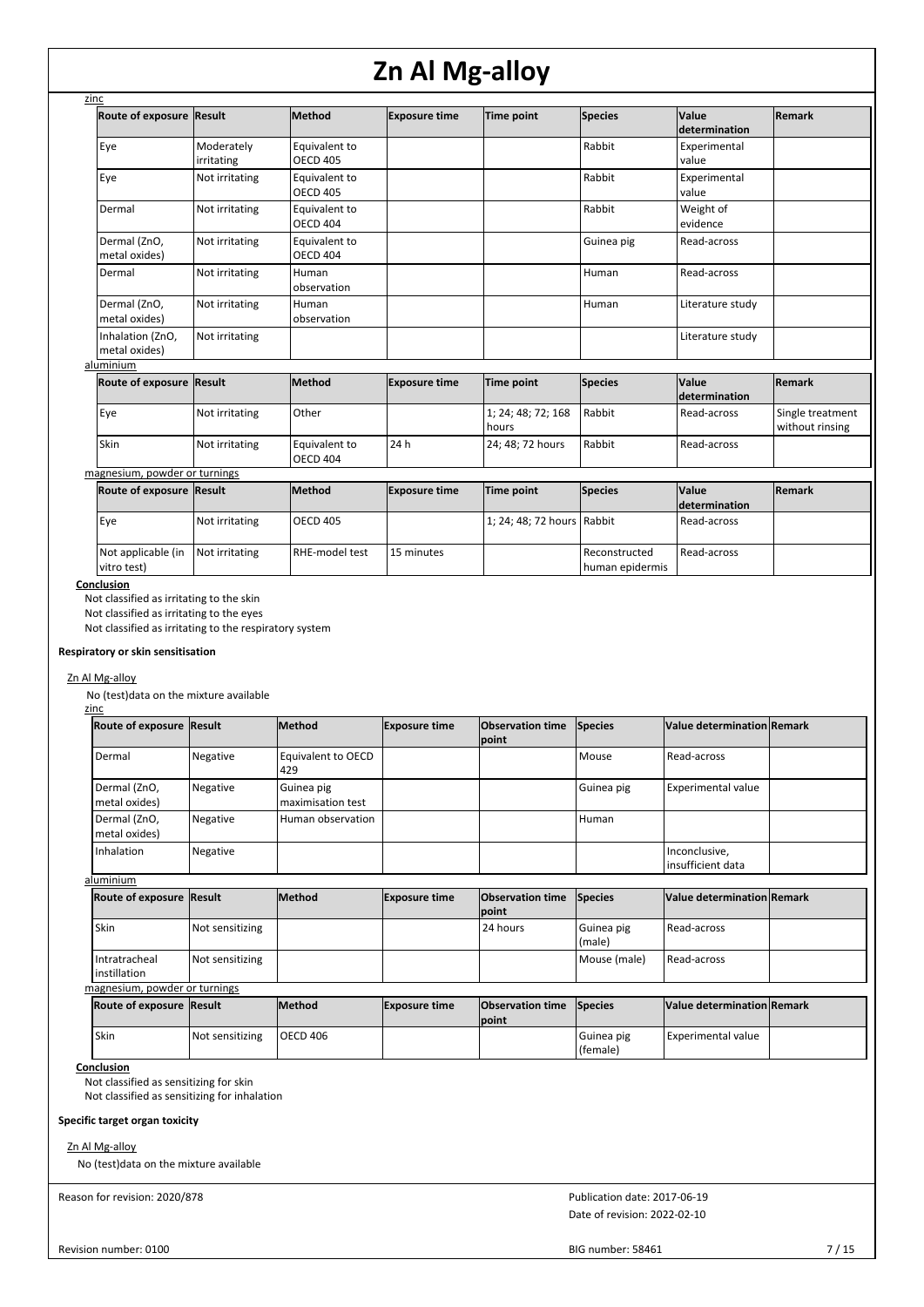| zinc                              |                         |                                  |                                           |         |                                           |                                         |                          |                               |
|-----------------------------------|-------------------------|----------------------------------|-------------------------------------------|---------|-------------------------------------------|-----------------------------------------|--------------------------|-------------------------------|
| <b>Route of exposure</b>          | Parameter Method        |                                  | <b>Value</b>                              | Organ   | <b>Effect</b>                             | <b>Exposure time</b>                    | Species                  | Value<br><b>determination</b> |
| Oral                              | <b>NOAEL</b>            | Equivalent to<br><b>OECD 408</b> | $13.3 \text{ mg/kg}$<br>bw/day            | Blood   | No effect                                 | 90 weeks (daily, 5<br>days / week)      | Rat (male /<br>female)   | Read-across                   |
| Oral                              | <b>NOAEL</b>            | Human<br>observation<br>study    | 50 mg/kg<br>bw/day                        |         | No effect                                 |                                         | Human (male /<br>female) | Weight of<br>evidence         |
| Inhalation (ZnO,<br>metal oxides) | <b>NOAEL</b>            | Equivalent to<br><b>OECD 409</b> | $2.7 \text{ mg/m}^3$                      | Lungs   | No effect                                 | $5 \text{ day}(s)$                      | Guinea pig               | Experimental<br>value         |
| Inhalation (ZnO,<br>metal oxides) |                         | Human<br>observation             |                                           | General | No effect                                 |                                         | Human                    | Literature study              |
| aluminium                         |                         |                                  |                                           |         |                                           |                                         |                          |                               |
| <b>Route of exposure</b>          | Parameter Method        |                                  | <b>Value</b>                              | Organ   | <b>Effect</b>                             | <b>Exposure time</b>                    | <b>Species</b>           | Value<br>determination        |
| Oral (stomach<br>tube)            | <b>NOAEL</b><br>(P/F1)  | <b>OECD 422</b>                  | 200 mg/kg<br>bw/day                       |         | No effect                                 | $28 \text{ day(s)} - 53 \text{ day(s)}$ | Rat (male /<br>female)   | Read-across                   |
| Inhalation                        | LOAEC                   | Equivalent to<br><b>OECD 413</b> | 50 mg/m <sup>3</sup> air                  |         | Lung tissue<br>affection/deg<br>eneration | 15 weeks (6h / day,<br>5 days / week)   | Rat                      | Experimental<br>value         |
| magnesium, powder or turnings     |                         |                                  |                                           |         |                                           |                                         |                          |                               |
| <b>Route of exposure</b>          | <b>Parameter Method</b> |                                  | Value                                     | Organ   | <b>Effect</b>                             | <b>Exposure time</b>                    | <b>Species</b>           | Value<br>determination        |
| Oral (diet)                       | <b>NOAEL</b>            | Equivalent to<br><b>OECD 408</b> | 299 mg/kg<br>bw/day - 308<br>mg/kg bw/day |         | No effect                                 | 13 week(s)                              | Rat (male /<br>female)   | Read-across                   |
| Dermal                            |                         |                                  |                                           |         |                                           |                                         |                          | Data waiving                  |
| Inhalation                        | <b>NOAEC</b>            |                                  |                                           |         | No effect                                 | 4 weeks (6h / day, 5<br>days / week)    | Rat (male)               | Read-across                   |

#### **Conclusion**

Not classified for subchronic toxicity

## **Mutagenicity (in vitro)**

#### Zn Al Mg-alloy

No (test)data on the mixture available

The chronic toxicity of the component(s) relates only to the substance in finely divided state and/or in molten state

#### zinc

| <b>Result</b>                 | <b>Method</b>          | Test substrate           | <b>Effect</b> | Value determination       | Remark |
|-------------------------------|------------------------|--------------------------|---------------|---------------------------|--------|
| Negative                      | <b>OECD 471</b>        | Bacteria (S.typhimurium) |               | Read-across               |        |
| aluminium                     |                        |                          |               |                           |        |
| <b>Result</b>                 | <b>Method</b>          | Test substrate           | <b>Effect</b> | Value determination       | Remark |
| Negative with metabolic       | <b>OECD 476</b>        | Mouse (lymphoma L5178Y   |               | Read-across               |        |
| activation, negative          |                        | cells)                   |               |                           |        |
| without metabolic             |                        |                          |               |                           |        |
| activation                    |                        |                          |               |                           |        |
| magnesium, powder or turnings |                        |                          |               |                           |        |
| <b>Result</b>                 | <b>Method</b>          | Test substrate           | <b>Effect</b> | Value determination       | Remark |
| Negative with metabolic       | Equivalent to OECD 476 | Mouse (lymphoma L5178Y   |               | <b>Experimental value</b> |        |
| activation, negative          |                        | cells)                   |               |                           |        |
| without metabolic             |                        |                          |               |                           |        |
| activation                    |                        |                          |               |                           |        |

### **Mutagenicity (in vivo)**

#### Zn Al Mg-alloy

No (test)data on the mixture available

The chronic toxicity of the component(s) relates only to the substance in finely divided state and/or in molten state

| Result                                                                                                                | <b>Method</b>             | <b>Exposure time</b> | Test substrate | <b>Organ</b> | Value determination |  |  |  |
|-----------------------------------------------------------------------------------------------------------------------|---------------------------|----------------------|----------------|--------------|---------------------|--|--|--|
| Negative                                                                                                              | Equivalent to OECD<br>474 |                      | Rat            |              | Read-across         |  |  |  |
| The chronic toxicity of the component(s) relates only to the substance in finely divided state and/or in molten state |                           |                      |                |              |                     |  |  |  |

aluminium

| <b>Result</b> | <b>IMethod</b> | <b>IExposure time</b> | <b>Test</b><br>t substrate      | <b>Organ</b> | <b>Value determination</b> |
|---------------|----------------|-----------------------|---------------------------------|--------------|----------------------------|
| Negative      | OECD 474       |                       | 'Raı<br>temale)<br><i>(male</i> |              | Read-across                |

The chronic toxicity of the component(s) relates only to the substance in finely divided state and/or in molten state

## **Conclusion**

Not classified for mutagenic or genotoxic toxicity

### **Carcinogenicity**

Reason for revision: 2020/878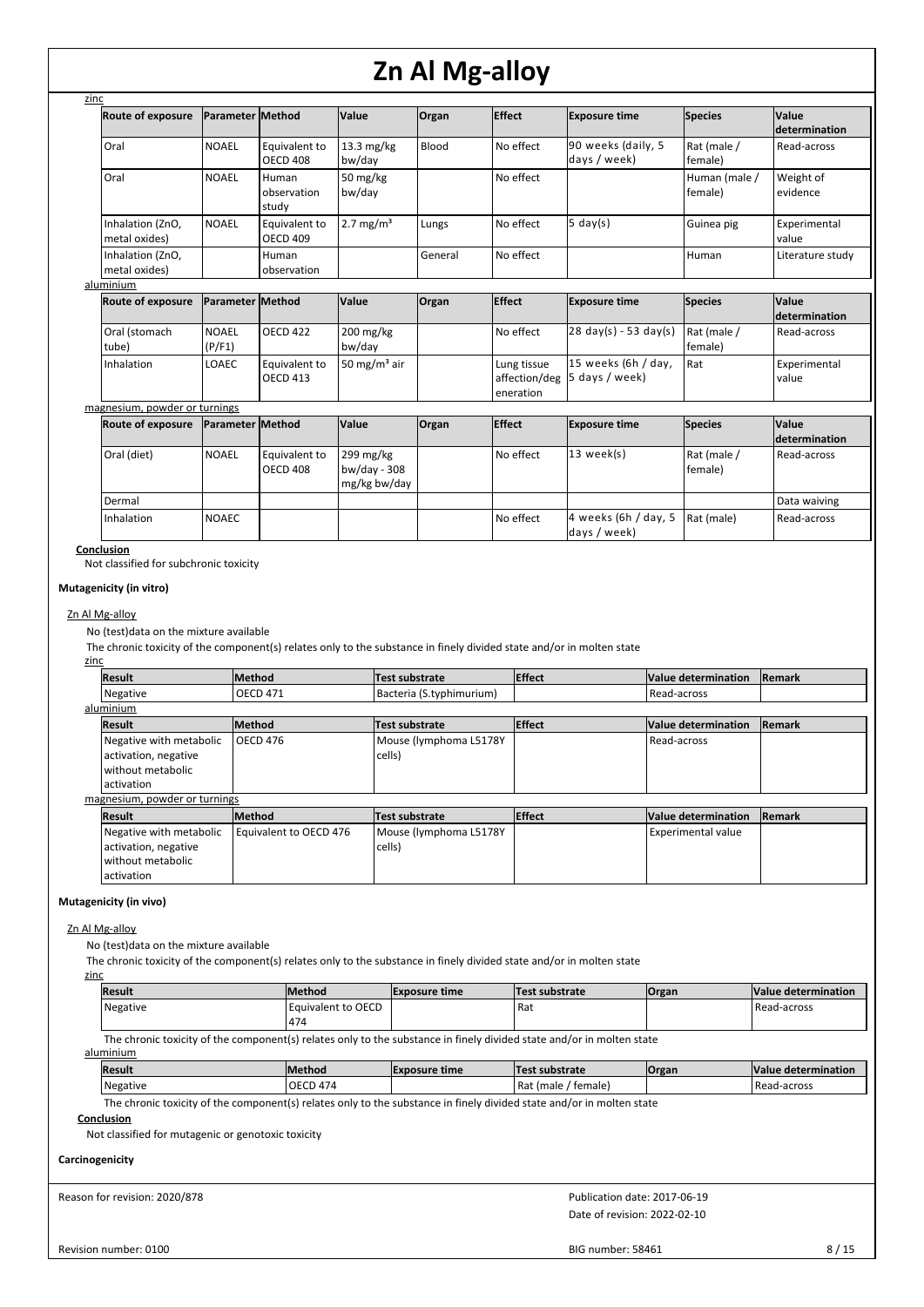# Zn Al Mg-alloy

No (test)data on the mixture available

The chronic toxicity of the component(s) relates only to the substance in finely divided state and/or in molten state

| zinc |                 |                  |                               |              |                                     |                |                          |              |                     |
|------|-----------------|------------------|-------------------------------|--------------|-------------------------------------|----------------|--------------------------|--------------|---------------------|
|      | <b>Route of</b> | <b>Parameter</b> | <b>Method</b>                 | <b>Value</b> | <b>Exposure time</b>                | <b>Species</b> | <b>Effect</b>            | <b>Organ</b> | Value determination |
|      | exposure        |                  |                               |              |                                     |                |                          |              |                     |
|      | Oral            |                  | Other                         |              | 51 weeks (daily, 5<br>days / week)  | l Rat          | No neoplastic<br>effects | General      | Literature study    |
|      | Oral            |                  | Human<br>observation<br>study |              | 204 weeks (daily, 5<br>days / week) | Human          | No neoplastic<br>effects | General      | Literature study    |

The chronic toxicity of the component(s) relates only to the substance in finely divided state and/or in molten state

# aluminium

| <b>Route of</b><br>exposure |                   | <b>IParameter</b> | <b>IMethod</b><br><b>Value</b>     |  | <b>Exposure time</b><br><b>Species</b>                         |  | <b>Effect</b>                     | Organ | Value determination  |
|-----------------------------|-------------------|-------------------|------------------------------------|--|----------------------------------------------------------------|--|-----------------------------------|-------|----------------------|
|                             | <b>Inhalation</b> | LOAEC             | l Equivalent to<br><b>OECD 413</b> |  | $150 \text{ mg/m}^3$ air 15 weeks (6h / day,<br>5 days / week) |  | Histopathologica Lungs<br>changes |       | l Experimental value |

The chronic toxicity of the component(s) relates only to the substance in finely divided state and/or in molten state

#### magnesium, powder or turnings

| <b>Route of</b> | <b>Parameter</b> | <b>Method</b>                  | <b>Value</b>              | <b>Exposure time</b> | <b>Species</b>           | <b>Effect</b>             | Organ | Value determination |  |
|-----------------|------------------|--------------------------------|---------------------------|----------------------|--------------------------|---------------------------|-------|---------------------|--|
| exposure        |                  |                                |                           |                      |                          |                           |       |                     |  |
| Oral (diet)     | <b>NOAEL</b>     | Carcinogenic<br>toxicity study | > 2810<br>mg/kg<br>bw/day | 96 week(s)           | I Mouse (male<br>female) | No carcinogenic<br>effect |       | Read-across         |  |

#### **Conclusion**

Not classified for carcinogenicity

## **Reproductive toxicity**

## Zn Al Mg-alloy

No (test)data on the mixture available

The chronic toxicity of the component(s) relates only to the substance in finely divided state and/or in molten state zinc

|                        | <b>IParameter</b> | <b>Method</b>             | <b>Value</b>          | <b>Exposure time</b>                                         | <b>Species</b>         | <b>Effect</b>                  | Organ | <b>Value</b><br><b>Idetermination</b> |
|------------------------|-------------------|---------------------------|-----------------------|--------------------------------------------------------------|------------------------|--------------------------------|-------|---------------------------------------|
| Developmental toxicity |                   | Human<br>observation      |                       |                                                              | Human<br>(female)      | No effect                      |       | Experimental<br>value                 |
|                        | <b>NOAEL</b>      | Equivalent to<br>OECD 416 | $200$ mg/kg<br>bw/day | 1 days (gestation,<br>daily) - 18 days<br>(gestation, daily) | Rat (female) No effect |                                |       | Weight of<br>evidence                 |
| Effects on fertility   |                   | Human<br>observation      |                       |                                                              | l Human<br>(female)    | No adverse<br>systemic effects |       | Experimental<br>value                 |
|                        | <b>NOAEL</b>      | Equivalent to<br>OECD 406 | $200$ mg/kg<br>bw/day |                                                              | Rat (male /<br>female) | l No effect                    |       | Weight of<br>evidence                 |

The chronic toxicity of the component(s) relates only to the substance in finely divided state and/or in molten state aluminium

|                        | <b>IParameter</b> | <b>Method</b>                    | <b>Value</b>              | <b>Exposure time</b>     | <b>Species</b>           | <b>Effect</b> | <b>Organ</b> | <b>Value</b>         |
|------------------------|-------------------|----------------------------------|---------------------------|--------------------------|--------------------------|---------------|--------------|----------------------|
|                        |                   |                                  |                           |                          |                          |               |              | <b>determination</b> |
| Developmental toxicity | <b>NOAEL</b>      | Equivalent to<br><b>OECD 414</b> | $266$ mg/kg<br>bw/day     | $10 \text{ day(s)}$      | Rat                      | l No effect   |              | Read-across          |
| Maternal toxicity      | <b>NOAEL</b>      | Other                            | 3225 mg/kg<br>bw/day      | $385 \text{ day(s)}$     | Rat (female)   No effect |               |              | l Read-across        |
| Effects on fertility   | NOAEL (P/F1)      | <b>OECD 422</b>                  | $1000$ mg/kg<br><b>bw</b> | 28 day(s) - 53 day<br>(s | Rat (male /<br>female)   | I No effect   |              | Read-across          |

The chronic toxicity of the component(s) relates only to the substance in finely divided state and/or in molten state

magnesium, powder or turnings

|                                                 | <b>Parameter</b> | <b>Method</b>                              | <b>Value</b>                       | <b>Exposure time</b> | <b>Species</b>         | <b>Effect</b> | Organ | <b>Value</b><br><b>determination</b> |
|-------------------------------------------------|------------------|--------------------------------------------|------------------------------------|----------------------|------------------------|---------------|-------|--------------------------------------|
| Developmental toxicity<br>(Oral (stomach tube)) | <b>NOAEL</b>     | Developmenta<br>I toxicity study bw/day    | $>800$ mg/kg                       | 10 days $(1x / day)$ | <b>Rat</b>             | l No effect   |       | Read-across                          |
| Maternal toxicity (Oral<br>(stomach tube))      | <b>NOAEL</b>     | Developmenta 800 mg/kg<br>I toxicity study | bw/day -<br>$1000$ mg/kg<br>bw/day | 10 days $(1x / day)$ | <b>Rat</b>             | No effect     |       | Read-across                          |
| Effects on fertility (Oral<br>(diet))           | Dose level       |                                            | 92.87 mg/kg<br>bw/day              |                      | Rat (male /<br>female) | l No effect   |       | Read-across                          |

**Conclusion**

Not classified for reprotoxic or developmental toxicity

### **Toxicity other effects**

Reason for revision: 2020/878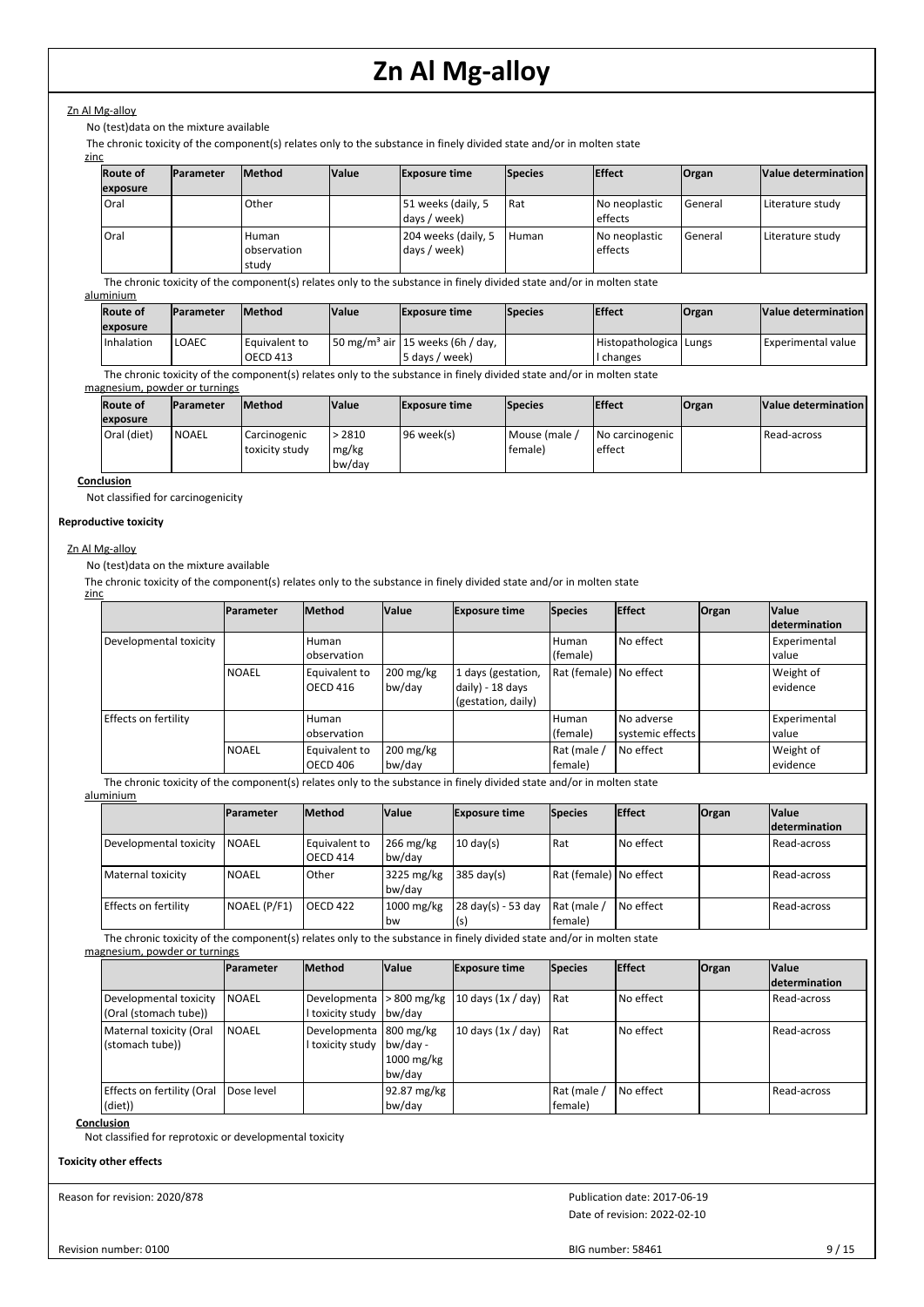Zn Al Mg-alloy

No (test)data on the mixture available

# **Chronic effects from short and long-term exposure**

Zn Al Mg-alloy

# No effects known.

# **11.2. Information on other hazards**

No evidence of endocrine disrupting properties

# SECTION 12: Ecological information

# **12.1. Toxicity**

Zn Al Mg-alloy

No (test)data on the mixture available Judgement of the mixture is based on the relevant ingredients

Reason for revision: 2020/878

Date of revision: 2022-02-10 Publication date: 2017-06-19

Revision number: 0100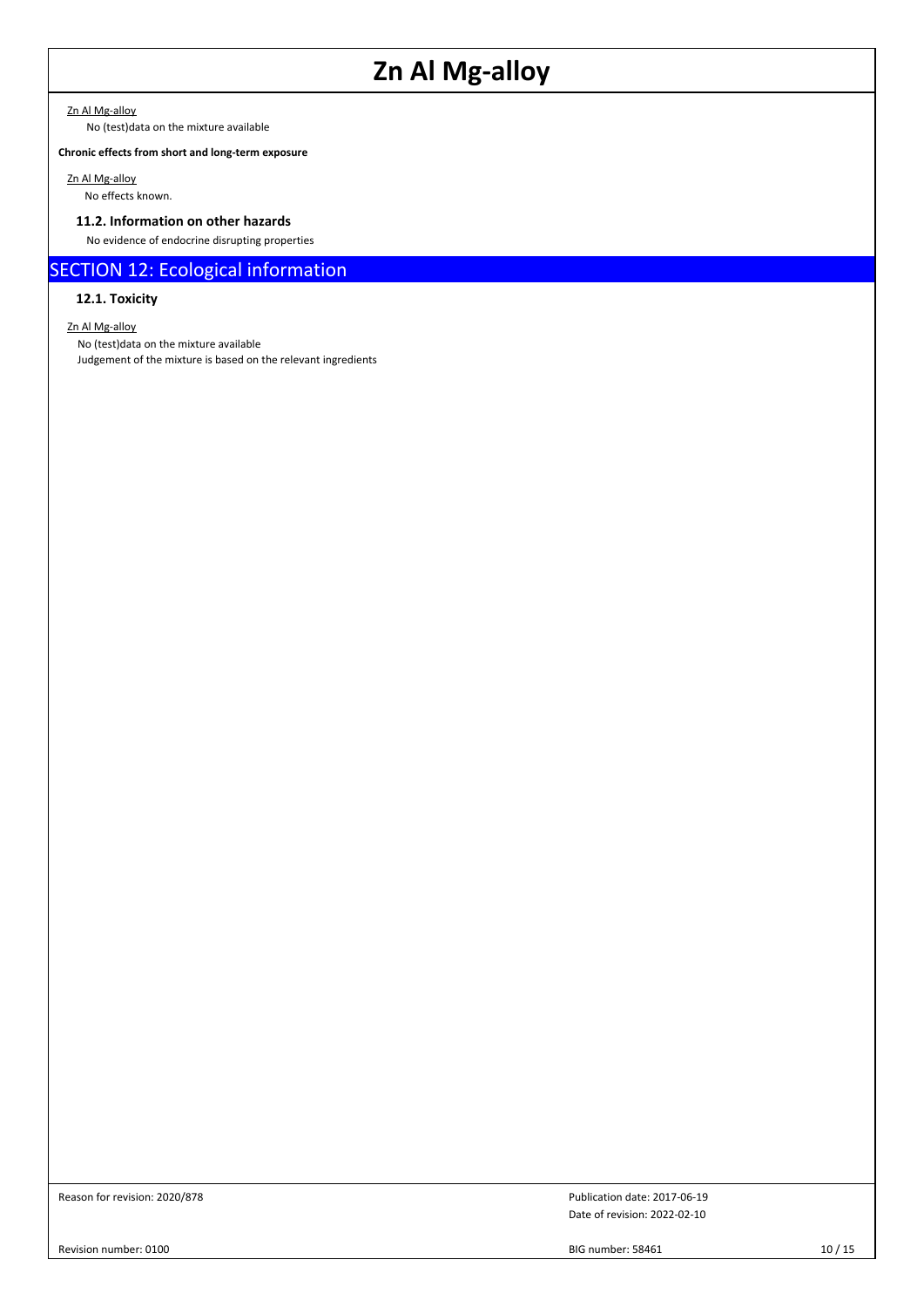| zinc                                       |             |                                             |                                |                              |                                     |                            |                          |                            |
|--------------------------------------------|-------------|---------------------------------------------|--------------------------------|------------------------------|-------------------------------------|----------------------------|--------------------------|----------------------------|
|                                            | Parameter   | Method                                      | Value                          | <b>Duration</b>              | <b>Species</b>                      | Test design                | Fresh/salt<br>water      | <b>Value determination</b> |
| Acute toxicity fishes                      | LC50        | <b>ASTM</b>                                 | $0.169$ mg/l                   | 96 h                         | Oncorhynchus<br>mykiss              | Static<br>system           | Fresh water              | Read-across                |
|                                            | <b>LC50</b> | Other                                       | $0.330$ mg/l -<br>0.780 mg/l   | 96 h                         | Pimephales<br>promelas              | Static<br>system           |                          | Read-across                |
| Acute toxicity crustacea                   | <b>EC50</b> | US EPA                                      | $0.413$ mg/l                   | 48 h                         | Ceriodaphnia<br>dubia               | Static<br>system           | Fresh water              | Experimental value         |
|                                            | <b>EC50</b> | Equivalent to 0.530 mg/l<br><b>OECD 202</b> |                                | 48 h                         | Daphnia magna                       | Static<br>system           | Fresh water              | Read-across                |
|                                            | EC50        | Other                                       | $0.095$ mg/l -<br>$0.530$ mg/l | 48 h                         | Ceriodaphnia<br>dubia               | Static<br>system           | Fresh water              | Read-across                |
|                                            | NOEC        | Other                                       | 201 mg/kg<br>sediment dw       | $35 \text{ day}(s)$          | Gammarus pulex                      | Semi-static<br>system      | Fresh water              | Read-across                |
| Toxicity algae and other<br>aquatic plants | IC50        | <b>OECD 201</b>                             | $0.136$ mg/l                   | 72 h                         | Pseudokirchneri<br>ella subcapitata | Static<br>system           | Fresh water              | <b>Experimental value</b>  |
|                                            | EC10        | Other                                       | 0.0077 mg/l                    | $7$ day(s)                   | Ceramium<br>tenuicore               | Static<br>system           | Salt water               | <b>Experimental value</b>  |
|                                            | EC10        | Other                                       | $0.6708$ mg/l                  | $10 \text{ day}(s)$<br>Algae |                                     | Flow-<br>through<br>system | Salt water               | Read-across                |
| Acute toxicity other aquatic<br>organisms  | NOEC        | <b>ASTM</b>                                 | 1135 mg/kg<br>sediment dw      | $28 \text{ day(s)}$          | <b>Tubifex tubifex</b>              | Flow-<br>through<br>system | Fresh water              | Read-across                |
|                                            | NOEC        | Other                                       | $0.400$ mg/l                   | 10 week(s)                   | Dreissena<br>polymorpha             | Static<br>system           | Fresh water              | Read-across                |
| Long-term toxicity fish                    | NOEC        | Other                                       | 0.440 mg/l                     | $72 \text{ day}(s)$          | Oncorhynchus<br>mykiss              | Flow-<br>through<br>system | Fresh water              | Read-across                |
|                                            | NOEC        | Other                                       | 0.530 mg/l                     | 36 month(s)                  | Salvelinus<br>fontinalis            | Flow-<br>through<br>system | Fresh water              | Read-across                |
|                                            | NOEC        | Other                                       | $0.025$ mg/l                   | $27 \text{ day}(s)$          | Clupea harengus                     | Semi-static<br>system      | Salt water               | Read-across                |
| Long-term toxicity aquatic<br>crustacea    | NOEC        | Other                                       | $0.037$ mg/l                   | 3 week(s)                    | Daphnia magna                       | Semi-static<br>system      | Fresh water              | Read-across                |
|                                            | NOEC        | US EPA                                      | $0.0056$ mg/l                  | $24 \text{ day}(s)$          | Invertebrata                        | Semi-static<br>system      | Salt water               | Read-across                |
| Toxicity aquatic micro-<br>organisms       | <b>EC50</b> | Equivalent to 5.2 mg/l<br><b>OECD 209</b>   |                                | 3 h                          |                                     | Static<br>system           | Fresh water              | Read-across                |
|                                            | Parameter   | Method                                      |                                | Value                        | <b>Duration</b>                     |                            | <b>Species</b>           | <b>Value determination</b> |
| Toxicity soil macro-organisms              | <b>NOEC</b> | Other                                       |                                | 1634 mg/kg soil dw           | 42 day $(s)$                        |                            | Lumbricus terrestris     | Read-across                |
|                                            | EC10        | <b>OECD 220</b>                             |                                | 35.7 mg/kg soil dw           | $42 \text{ day(s)}$                 |                            | Enchytraeus albidus      | Read-across                |
| Toxicity soil micro-organisms              | NOEC        | Other                                       |                                | 17 mg/kg soil dw             | 12 week(s)                          |                            | Soil micro-<br>organisms | Read-across                |
|                                            | EC10        | Other                                       |                                | 2623 mg/kg soil dw           | 6 week(s)                           |                            | Soil micro-<br>organisms | Read-across                |
| Toxicity terrestrial plants                | EC10        | <b>OECD 208</b>                             |                                | 5855 mg/kg soil dw           | $21$ day(s)                         |                            | Triticum aestivum        | Read-across                |
|                                            | <b>NOEC</b> | <b>OECD 208</b>                             |                                | 32 mg/kg soil dw             | $25 \text{ day}(s)$                 |                            | Triticum pratense        | Read-across                |
| <b>Toxicity birds</b>                      | NOEC        | Other                                       |                                | $> 150$ mg/kg bw             | $28 \text{ day}(s)$                 |                            | Anas<br>plathyrhynchos   | Experimental value         |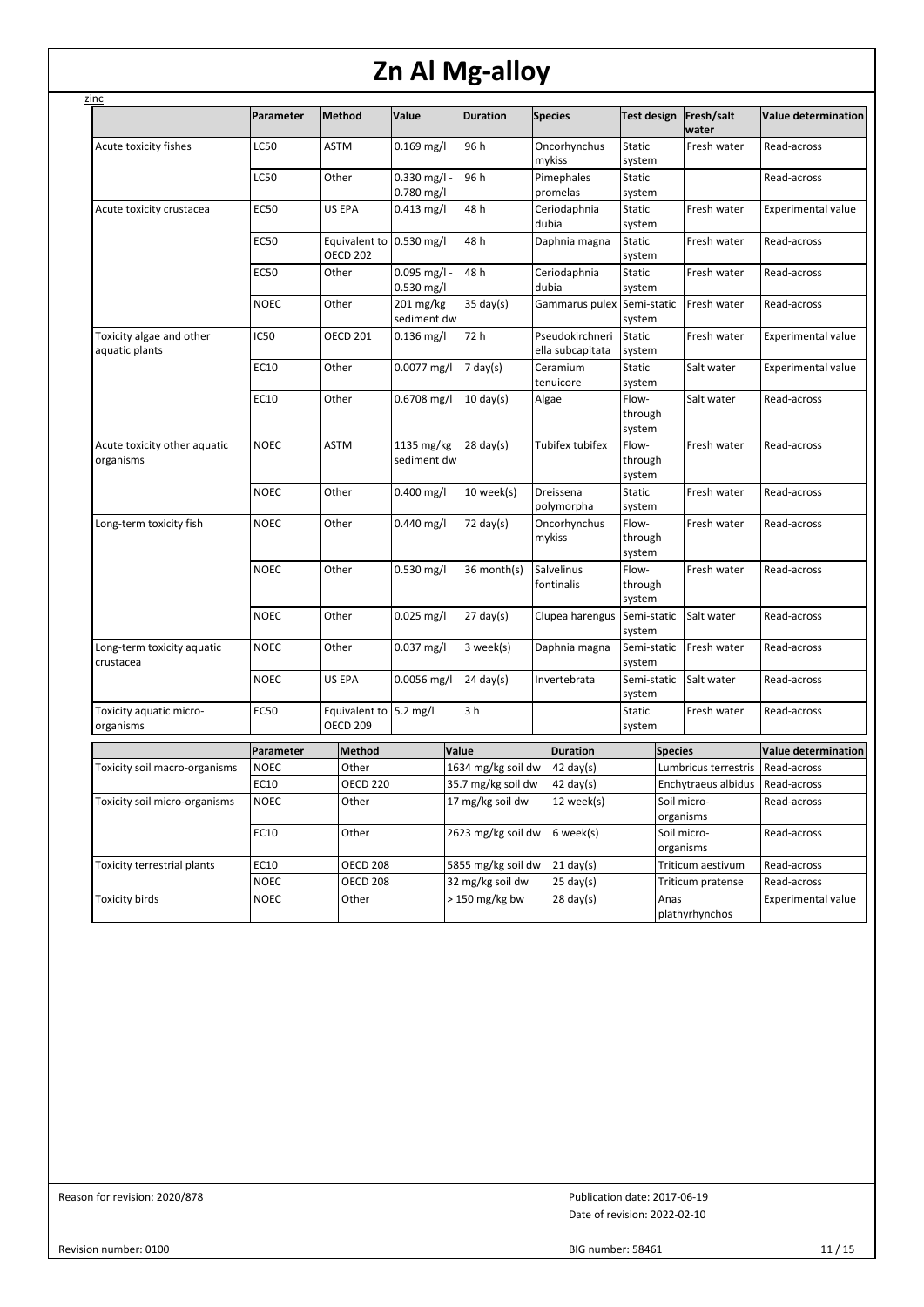| aluminium                                  |             |                         |                            |                     |                                     |                       |                     |                                     |
|--------------------------------------------|-------------|-------------------------|----------------------------|---------------------|-------------------------------------|-----------------------|---------------------|-------------------------------------|
|                                            | Parameter   | Method                  | Value                      | <b>Duration</b>     | <b>Species</b>                      | <b>Test design</b>    | Fresh/salt<br>water | Value determination                 |
| Acute toxicity fishes                      | LC50        | <b>ASTM E729-</b><br>96 | > 218.64<br>mg/l           | 96 h                | Pimephales<br>promelas              | Semi-static<br>system | Fresh water         | Weight of evidence;<br>GLP          |
| Acute toxicity crustacea                   | LC50        | <b>US EPA</b>           | $0.72$ mg/l -<br>99.6 mg/l | 48 h                | Ceriodaphnia<br>dubia               | Semi-static<br>system | Fresh water         | Weight of evidence;<br>GLP          |
| Toxicity algae and other<br>aquatic plants | ErC50       | <b>OECD 201</b>         | $1.05$ mg/l                | 72 h                | Pseudokirchneri<br>ella subcapitata | Static<br>system      | Fresh water         | Weight of evidence;<br>GLP          |
|                                            | <b>NOEC</b> | <b>OECD 201</b>         | $0.28$ mg/l                | 72 h                | Pseudokirchneri<br>ella subcapitata | Static<br>system      | Fresh water         | Weight of evidence;<br>GLP          |
| Long-term toxicity fish                    | <b>NOEC</b> | <b>US EPA</b>           | 56.48 mg/l                 | $7 \text{ day}(s)$  | Pimephales<br>promelas              | Semi-static<br>system | Fresh water         | Weight of evidence;<br>GLP          |
| Long-term toxicity aquatic<br>crustacea    | <b>NOEC</b> | <b>OECD 211</b>         | $0.076$ mg/l               | $21 \text{ day}(s)$ | Daphnia magna                       | Semi-static<br>system | Fresh water         | Weight of evidence;<br>Reproduction |
| Toxicity aquatic micro-<br>organisms       |             |                         |                            |                     |                                     |                       |                     | Data waiving                        |
|                                            | Parameter   | Method                  |                            | <b>Value</b>        | <b>Duration</b>                     | <b>Species</b>        |                     | <b>Value determination</b>          |
| Toxicity soil micro-organisms              |             |                         |                            |                     |                                     |                       |                     | Data waiving                        |
| Toxicity terrestrial plants                |             |                         |                            |                     |                                     |                       |                     | Data waiving                        |
| Toxicity birds                             |             |                         |                            |                     |                                     |                       |                     | Data waiving                        |

No classification for aquatic toxicity since the toxicity limits are above the water solubility

## magnesium, powder or turnings

|                                            | Parameter   | <b>Method</b>   | Value                            | <b>Duration</b> | <b>Species</b>             | Test design             | Fresh/salt<br><b>water</b> | Value determination                      |
|--------------------------------------------|-------------|-----------------|----------------------------------|-----------------|----------------------------|-------------------------|----------------------------|------------------------------------------|
| Acute toxicity fishes                      | <b>LC50</b> | <b>US EPA</b>   | $541 \text{ mg/l}$               | 96 h            | Pimephales<br>promelas     | Static<br>system        | Fresh water                | Read-across                              |
| Acute toxicity crustacea                   | <b>LC50</b> |                 | 140 mg/l -<br>$322 \text{ mg/l}$ | 48 h            | Daphnia magna              | <b>Static</b><br>system | Fresh water                | Read-across;<br>Nominal<br>concentration |
| Toxicity algae and other<br>aquatic plants | ErC50       | <b>OECD 201</b> | $>12$ mg/l                       | 72 h            | Desmodesmus<br>subspicatus | <b>Static</b><br>system | Fresh water                | Read-across: GLP                         |
| Long-term toxicity fish                    |             |                 |                                  |                 |                            |                         |                            | Data waiving                             |
| Toxicity aquatic micro-<br>organisms       | <b>EC10</b> | <b>OECD 209</b> | $>108$ mg/l                      | l 3 h           | Activated sludge Static    | system                  | Fresh water                | Read-across; GLP                         |

# **Conclusion**

Not classified as dangerous for the environment according to the criteria of Regulation (EC) No 1272/2008

# **12.2. Persistence and degradability**

aluminium

| <b>Biodegradation water</b> |              |          |                     |
|-----------------------------|--------------|----------|---------------------|
| <b>Method</b>               | Value        | Duration | Value determination |
|                             |              |          | Data waiving        |
| <b>Biodegradation soil</b>  |              |          |                     |
| <b>Method</b>               | <b>Value</b> | Duration | Value determination |
|                             |              |          | Data waiving        |

### **Conclusion**

**Water**

Biodegradability: not applicable

# **12.3. Bioaccumulative potential**

Zn Al Mg-alloy **Log Kow**

| . .    |                                   |      |            |                |  |  |  |  |
|--------|-----------------------------------|------|------------|----------------|--|--|--|--|
| Method | <b>IRemark</b>                    | Valu | --<br>turo | M<br>rmination |  |  |  |  |
|        | INot<br>(mixture,<br>t applicable |      |            |                |  |  |  |  |

zinc

| <b>BCF fishes</b>                  |               |                |                |                 |         |             |                     |  |
|------------------------------------|---------------|----------------|----------------|-----------------|---------|-------------|---------------------|--|
| Parameter                          | <b>Method</b> |                | <b>Value</b>   | <b>Duration</b> | Species |             | Value determination |  |
|                                    |               |                | Not applicable |                 |         |             |                     |  |
| <b>BCF other aquatic organisms</b> |               |                |                |                 |         |             |                     |  |
| <b>Parameter</b>                   | <b>Method</b> |                | <b>Value</b>   | <b>Duration</b> | Species |             | Value determination |  |
|                                    |               |                | Not applicable |                 |         |             |                     |  |
| Log Kow                            |               |                |                |                 |         |             |                     |  |
| <b>Method</b>                      |               | <b>Remark</b>  |                | Value           |         | Temperature | Value determination |  |
|                                    |               | Not applicable |                |                 |         |             |                     |  |
|                                    |               |                |                |                 |         |             |                     |  |

Reason for revision: 2020/878

Date of revision: 2022-02-10 Publication date: 2017-06-19

Revision number: 0100

BIG number: 58461 12 / 15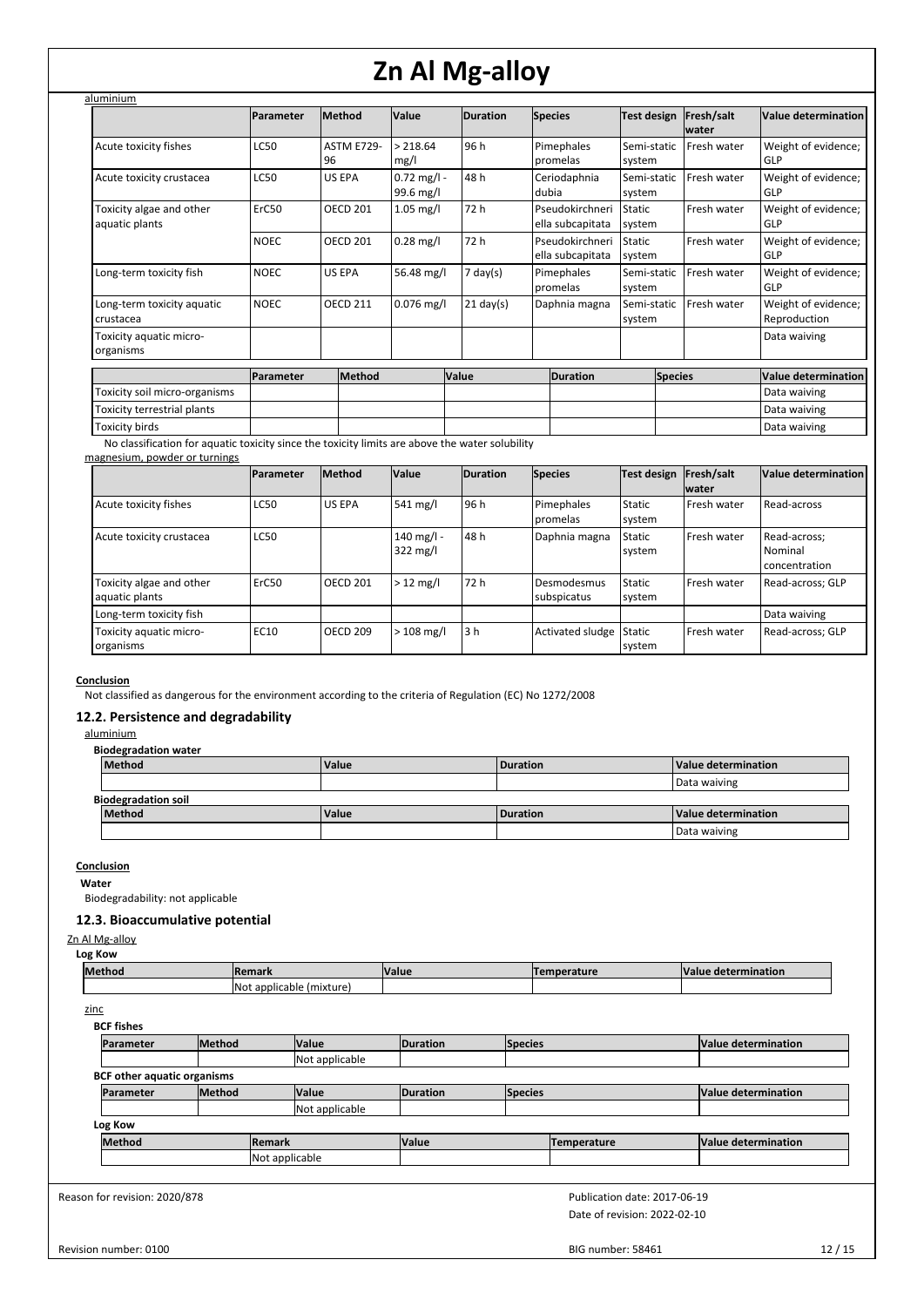# aluminium

| Log Kow                       |               |                   |              |                 |         |             |                     |  |  |
|-------------------------------|---------------|-------------------|--------------|-----------------|---------|-------------|---------------------|--|--|
| <b>Method</b>                 |               | Remark            |              | <b>Value</b>    |         | Temperature | Value determination |  |  |
|                               |               | No data available |              |                 |         |             |                     |  |  |
| magnesium, powder or turnings |               |                   |              |                 |         |             |                     |  |  |
| <b>BCF fishes</b>             |               |                   |              |                 |         |             |                     |  |  |
| Parameter                     | <b>Method</b> |                   | <b>Value</b> | <b>Duration</b> | Species |             | Value determination |  |  |
|                               |               |                   |              |                 |         |             | Data waiving        |  |  |
| Log Kow                       |               |                   |              |                 |         |             |                     |  |  |
| <b>Method</b>                 |               | Remark            |              | <b>Value</b>    |         | Temperature | Value determination |  |  |
|                               |               | No data available |              |                 |         |             |                     |  |  |

## **Conclusion**

Does not contain bioaccumulative component(s)

### **12.4. Mobility in soil**

No (test)data on mobility of the component(s) available

## **12.5. Results of PBT and vPvB assessment**

The criteria of PBT and vPvB as listed in Annex XIII of Regulation (EC) No 1907/2006 do not apply to inorganic substances.

#### **12.6. Endocrine disrupting properties**

No evidence of endocrine disrupting properties

#### **12.7. Other adverse effects**

Zn Al Mg-alloy

#### **Greenhouse gases**

None of the known components is included in the list of fluorinated greenhouse gases (Regulation (EU) No 517/2014)

**Ozone-depleting potential (ODP)**

Not classified as dangerous for the ozone layer (Regulation (EC) No 1005/2009)

# SECTION 13: Disposal considerations

The information in this section is a general description. If applicable and available, exposure scenarios are attached in annex. Always use the relevant exposure scenarios that correspond to your identified use.

#### **13.1. Waste treatment methods**

## **13.1.1 Provisions relating to waste**

**European Union**

Can be considered as non hazardous waste according to Directive 2008/98/EC, as amended by Regulation (EU) No 1357/2014 and Regulation (EU) No 2017/997.

Waste material code (Directive 2008/98/EC, Decision 2000/0532/EC).

11 01 99 (wastes from chemical surface treatment and coating of metals and other materials (for example galvanic processes, zinc coating processes, pickling processes, etching, phosphating, alkaline degreasing, anodising): wastes not otherwise specified). Depending on branch of industry and production process, also other waste codes may be applicable.

## **13.1.2 Disposal methods**

Remove waste in accordance with local and/or national regulations. Do not discharge into drains or the environment. Dispose of at authorized waste collection point.

# **13.1.3 Packaging/Container**

No data available

# SECTION 14: Transport information

# **Road (ADR), Rail (RID), Inland waterways (ADN), Sea (IMDG/IMSBC), Air (ICAO-TI/IATA-DGR)**

| Transport                                                     | Not subject                  |
|---------------------------------------------------------------|------------------------------|
| 14.2. UN proper shipping name                                 |                              |
| 14.3. Transport hazard class(es)                              |                              |
| Hazard identification number                                  |                              |
| <b>Class</b>                                                  |                              |
| Classification code                                           |                              |
| 14.4. Packing group                                           |                              |
| Packing group                                                 |                              |
| Labels                                                        |                              |
| 14.5. Environmental hazards                                   |                              |
| Environmentally hazardous substance mark                      | <b>no</b>                    |
| 14.6. Special precautions for user                            |                              |
| Special provisions                                            |                              |
| Limited quantities                                            |                              |
| 14.7. Maritime transport in bulk according to IMO instruments |                              |
| Annex II of MARPOL 73/78                                      | Not applicable               |
|                                                               |                              |
|                                                               |                              |
| Reason for revision: 2020/878                                 | Publication date: 2017-06-19 |
|                                                               | Date of revision: 2022-02-10 |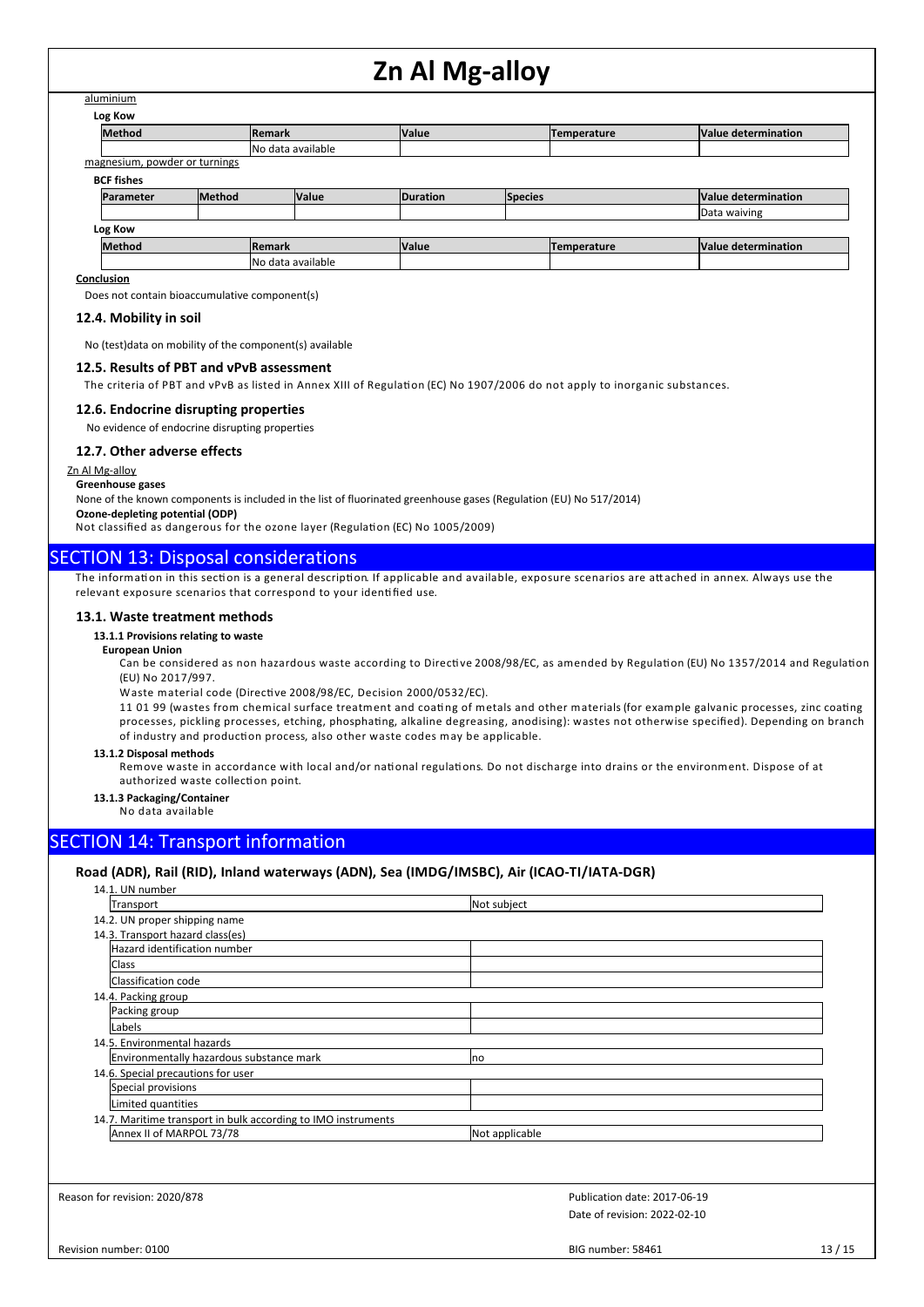| <b>SECTION 15: Regulatory information</b> |  |  |
|-------------------------------------------|--|--|
|                                           |  |  |

# **15.1. Safety, health and environmental regulations/legislation specific for the substance or mixture European legislation:**

| VOC content Directive 2010/75/EU |  |  |
|----------------------------------|--|--|

| <b>VOC content</b>                                         |  |  | l Remark                   |                                                                                                                   |  |  |  |  |  |
|------------------------------------------------------------|--|--|----------------------------|-------------------------------------------------------------------------------------------------------------------|--|--|--|--|--|
|                                                            |  |  | Not applicable (inorganic) |                                                                                                                   |  |  |  |  |  |
| European drinking water standards (98/83/EC and 2020/2184) |  |  |                            |                                                                                                                   |  |  |  |  |  |
| aluminium                                                  |  |  |                            |                                                                                                                   |  |  |  |  |  |
| <b>Parametric value</b><br>Parameter<br><b>Note</b>        |  |  |                            | Reference                                                                                                         |  |  |  |  |  |
| 200 µg/l<br>Aluminium                                      |  |  |                            | Listed in Annex I, Part C, of Directive (EU) 2020/2184 on the<br>quality of water intended for human consumption. |  |  |  |  |  |

REACH Annex XVII - Restriction

Contains component(s) subject to restrictions of Annex XVII of Regulation (EC) No 1907/2006: restrictions on the manufacture, placing on the market and use of certain dangerous substances, mixtures and articles.

|                               | Designation of the substance, of the group of<br>substances or of the mixture                                                                                                                                                                                                                                                                                                                                                                                                                                                                                                                                                                                                                                                                                                                                                                                                                                                                                                                                                                                                                                                                                                                                                                                                                                                                                        | Conditions of restriction                                                                                                                                                                                                                                                                                                                                                                                                                                                                                                                                                                                                                                                                                                                                                                                                                                                                                                                                                                                                                                                                                                                                                |
|-------------------------------|----------------------------------------------------------------------------------------------------------------------------------------------------------------------------------------------------------------------------------------------------------------------------------------------------------------------------------------------------------------------------------------------------------------------------------------------------------------------------------------------------------------------------------------------------------------------------------------------------------------------------------------------------------------------------------------------------------------------------------------------------------------------------------------------------------------------------------------------------------------------------------------------------------------------------------------------------------------------------------------------------------------------------------------------------------------------------------------------------------------------------------------------------------------------------------------------------------------------------------------------------------------------------------------------------------------------------------------------------------------------|--------------------------------------------------------------------------------------------------------------------------------------------------------------------------------------------------------------------------------------------------------------------------------------------------------------------------------------------------------------------------------------------------------------------------------------------------------------------------------------------------------------------------------------------------------------------------------------------------------------------------------------------------------------------------------------------------------------------------------------------------------------------------------------------------------------------------------------------------------------------------------------------------------------------------------------------------------------------------------------------------------------------------------------------------------------------------------------------------------------------------------------------------------------------------|
| magnesium, powder or turnings | Substances classified as flammable gases<br>category 1 or 2, flammable liquids categories<br>1, 2 or 3, flammable solids category 1 or 2,<br>substances and mixtures which, in contact<br>with water, emit flammable gases, category 1,<br>2 or 3, pyrophoric liquids category 1 or<br>pyrophoric solids category 1, regardless of<br>whether they appear in Part 3 of Annex VI to<br>that Regulation or not.                                                                                                                                                                                                                                                                                                                                                                                                                                                                                                                                                                                                                                                                                                                                                                                                                                                                                                                                                        | 1. Shall not be used, as substance or as mixtures in aerosol dispensers where these aerosol<br>dispensers are intended for supply to the general public for entertainment and decorative<br>purposes such as the following:<br>- metallic glitter intended mainly for decoration,<br>- artificial snow and frost,<br>- "whoopee" cushions,<br>- silly string aerosols,<br>- imitation excrement,<br>- horns for parties,<br>- decorative flakes and foams,<br>- artificial cobwebs,<br>— stink bombs.<br>2. Without prejudice to the application of other Community provisions on the classification,<br>packaging and labelling of substances, suppliers shall ensure before the placing on the<br>market that the packaging of aerosol dispensers referred to above is marked visibly, legibly<br>and indelibly with:<br>"For professional users only".<br>3. By way of derogation, paragraphs 1 and 2 shall not apply to the aerosol dispensers<br>referred to Article 8 (1a) of Council Directive 75/324/EEC.<br>4. The aerosol dispensers referred to in paragraphs 1 and 2 shall not be placed on the<br>market unless they conform to the requirements indicated. |
| zinc                          | Substances falling within one or more of the<br>following points:<br>(a) substances classified as any of the<br>following in Part 3 of Annex VI to Regulation<br>(EC) No 1272/2008:<br>- carcinogen category 1A, 1B or 2, or germ<br>cell mutagen category 1A, 1B or<br>2, but excluding any such substances classified<br>due to effects only following<br>exposure by inhalation<br>- reproductive toxicant category 1A, 1B or 2<br>but excluding any such substances classified<br>due to effects only following exposure by<br>inhalation<br>- skin sensitiser category 1, 1A or 1B<br>- skin corrosive category 1, 1A, 1B or 1C or<br>skin irritant category 2<br>- serious eye damage category 1 or eye<br>irritant category 2<br>(b) substances listed in Annex II to Regulation<br>(EC) No 1223/2009 of the European<br>Parliament and of the Council<br>(c) substances listed in Annex IV to Regulation<br>(EC) No 1223/2009 for which a condition is<br>specified in at least one of the columns g, h<br>and i of the table in that Annex (d) substances<br>listed in Appendix 13 to this Annex.<br>The ancillary requirements in paragraphs 7<br>and 8 of column 2 of this entry apply to all<br>mixtures for use for tattooing purposes,<br>whether or not they contain a substance<br>falling within points (a) to (d) of this column of<br>this entry. | Mixtures for tattooing purposes are subject to the restrictions of Regulation (EU) 2020/2081                                                                                                                                                                                                                                                                                                                                                                                                                                                                                                                                                                                                                                                                                                                                                                                                                                                                                                                                                                                                                                                                             |

The identified uses are not covered by restrictions of Annex XVII of Regulation (EC) No 1907/2006

**National legislation Belgium** Zn Al Mg-alloy

No data available

Reason for revision: 2020/878